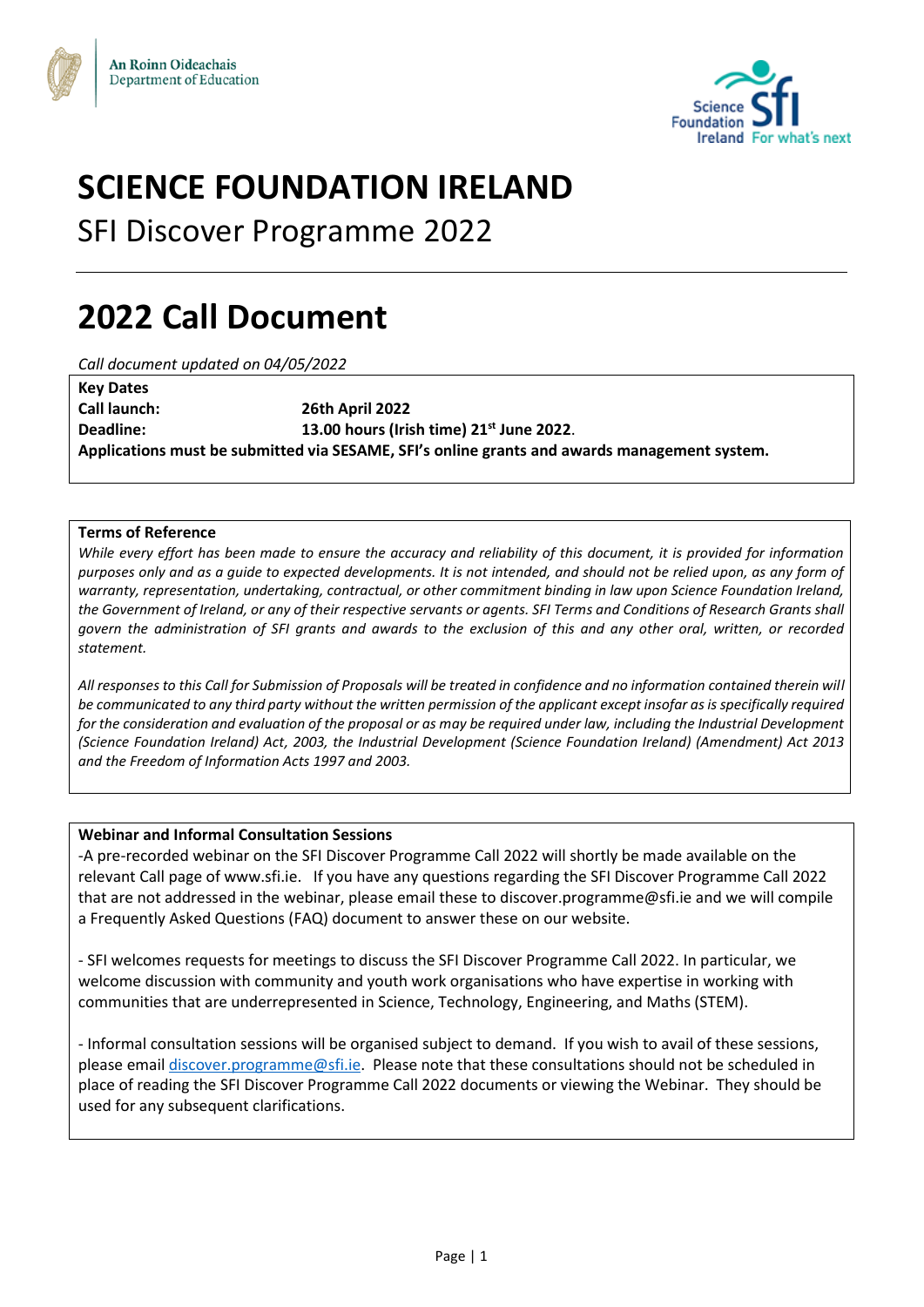



| $\mathbf 1$ . |                                                                                                  |  |
|---------------|--------------------------------------------------------------------------------------------------|--|
| 2.            |                                                                                                  |  |
|               |                                                                                                  |  |
|               |                                                                                                  |  |
|               |                                                                                                  |  |
|               |                                                                                                  |  |
|               |                                                                                                  |  |
|               | 2.4.2 Category 2A Regional or National Initiative (12 months); and 2B Regional or National       |  |
|               | 2.4.3 Category 3A Sustaining Regional or National Initiative (12 months); 3B Sustaining Regional |  |
|               |                                                                                                  |  |
|               |                                                                                                  |  |
|               |                                                                                                  |  |
| 3.            |                                                                                                  |  |
| 4.            |                                                                                                  |  |
| 5.            |                                                                                                  |  |
|               |                                                                                                  |  |
|               |                                                                                                  |  |
| 6.            |                                                                                                  |  |
|               |                                                                                                  |  |
|               |                                                                                                  |  |
|               |                                                                                                  |  |
| 7.            |                                                                                                  |  |
| 8.            |                                                                                                  |  |
| 9.            |                                                                                                  |  |
|               |                                                                                                  |  |
|               |                                                                                                  |  |
|               |                                                                                                  |  |
|               |                                                                                                  |  |
|               |                                                                                                  |  |
|               |                                                                                                  |  |
|               |                                                                                                  |  |
|               |                                                                                                  |  |
|               |                                                                                                  |  |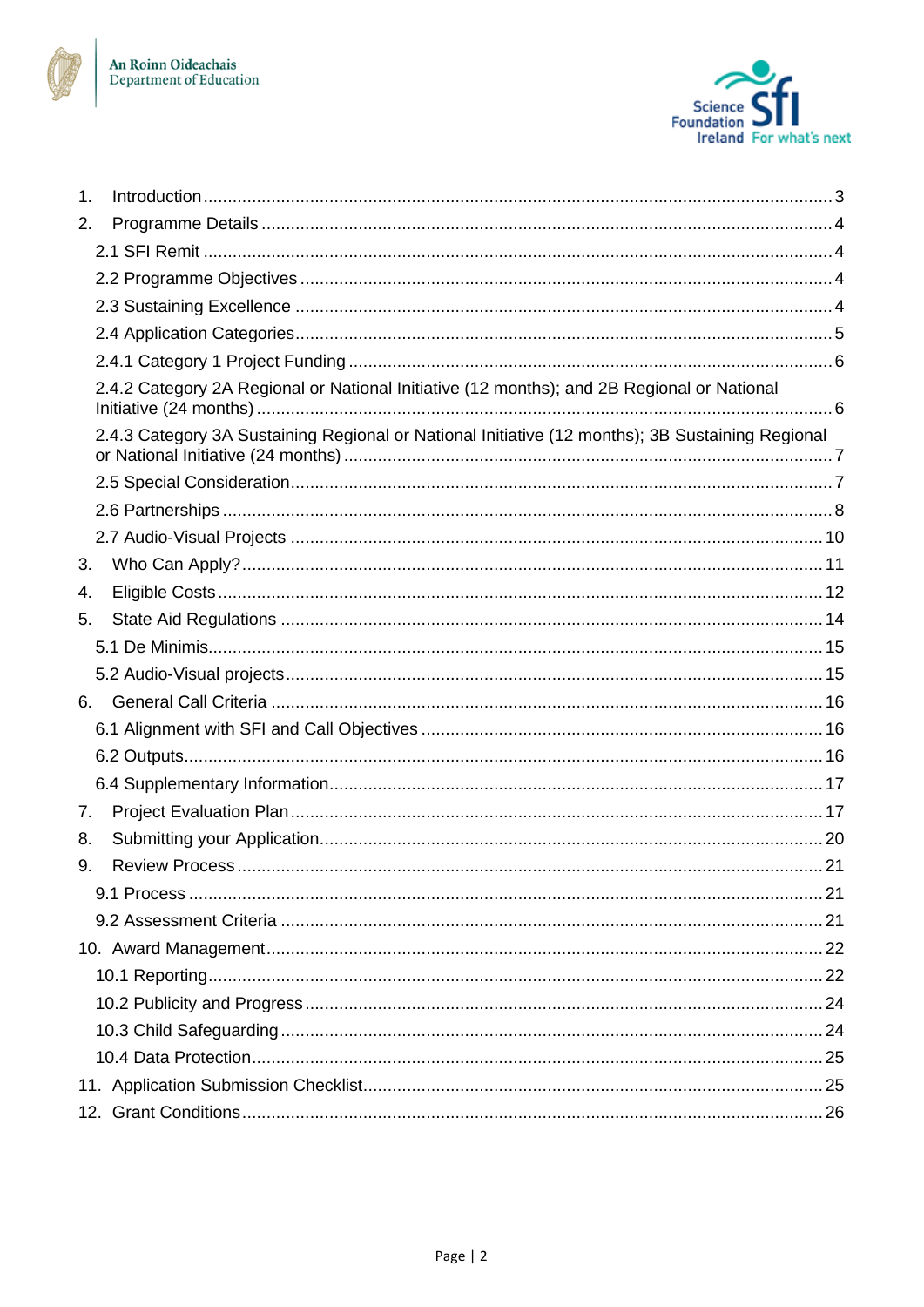



## <span id="page-2-0"></span>**1. Introduction**

It is part of SFI's role to support and **grow** the communities engaging with and contributing to Science, Technology, Engineering and Maths (STEM) and to empower and inspire people to **shape** Ireland's future through innovation.

In line with **[SFI's 2025 Strategy –](https://www.sfi.ie/strategy/) Shaping Our Future**, the SFI Discover Programme Call aims to empower and inspire deep public engagement and the programme is a key part of the SFI Education and Public Engagement activity. The programme contributes to the themes of *Top Talent*, *Tangible Benefits* and *A Cohesive Ecosystem*. Through its core objectives, the SFI Discover Programme will contribute to growing opportunities for engaged research<sup>1</sup>, to enabling projects which have strong public purpose and value and, through engagement with community partners, draw on multiple sourcesto improve, understand or investigate an issue of societal interest or concern. SFI Discover will drive dialogue on science and aim to contribute to improving diversity and inclusion, through its aims to broaden participation both geographically and amongst less represented voices. Underpinning all of this is SFI's ambition to empower participation, grow talent and be a beacon of best practice in STEM education and public engagement, while always endeavouring to achieve this through the spirit of inspiration.

Building on the success of the recent national conversation on research and science, **[Creating Our Future](https://creatingourfuture.ie/)**, SFI encourages continued dialogue with the public on how we can shape a better Ireland through research and science. Through the national brainstorm, Creating Our Future captured the voice of the public and their priorities, ideas, hopes and concerns. SFI encourages applicants to the Discover Programme to consider these inspirational findings and recommendations and, where relevant, integrate into their proposed activities.

SFI welcomes contributions from across the sciences, arts, media, education, youth and/or community work sectors. SFI is keen to push the boundaries of participation and welcomes novel approaches to engaging the public, in ways that are most suited to them.

As per SFI's Grant Conditions (inclusive of the SFI Discover Grant Terms & Conditions, Letters of Offer and SFI Policy documents), all SFI funding granted under this Call is subject to, and must be compliant with, State aid legislation based on Article 107(1) of the Treaty of the Functioning of the European Union (TFEU)<sup>2</sup>.

**Applicants are required to assess whether they believe State aid will be a factor before applying under this Call and must outline in their application to SFI whether they believe State aid will or will not apply to a project. Please see Section 5 on State aid for further details.**

<sup>1</sup> <https://www.campusengage.ie/our-work/making-an-impact/engaged-research/>

 $2$  [Commission Notice on the notion of State aid as referred to in Article 107\(1\) of the Treaty on the Functioning of the European Union](https://eur-lex.europa.eu/legal-content/EN/TXT/PDF/?uri=CELEX:52016XC0719(05)&from=EN)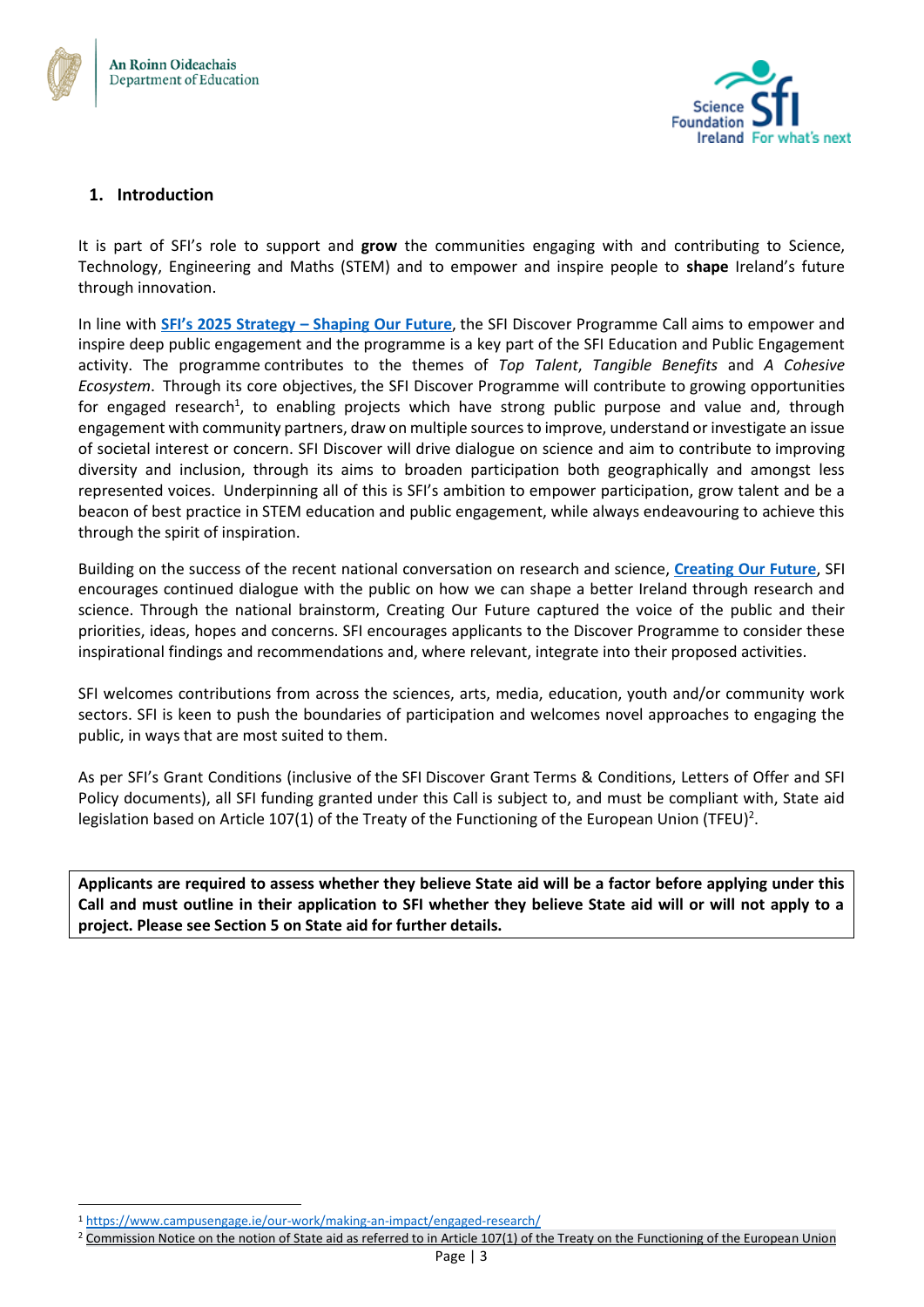



## <span id="page-3-0"></span>**2. Programme Details**

#### <span id="page-3-1"></span>**2.1 SFI Remit**

SFI invests in academic researchers and research teams who are most likely to generate new knowledge, leading edge technologies and competitive enterprise in the fields of STEM. The Foundation also promotes and supports the study of, education in, and engagement with STEM and promotes an awareness and understanding of the value of STEM to society and to the growth of the economy.

#### <span id="page-3-2"></span>**2.2 Programme Objectives**

The overarching purpose of the SFI Discover Programme is to support and develop STEM education and public engagement by investing in, developing and extending activity and ability in this area, and exploring and encouraging novel means of engaging the public in STEM.

More specifically, the programme aims to support projects that address one or more of the following objectives, namely projects that:

- Inspire and create greater public awareness of the impact of STEM on society and its connection and contribution to everyday life.
- Stimulate and create debate and dialogue amongst the public, and opportunities for dialogue with STEM experts/researchers, on topics of societal importance where STEM has a key role.
- Use new ways, including through the arts and creative approaches, to understand and engage with those who would not typically engage with STEM, with particular emphasis on equal access, inclusion and diversity.
- Support and build engagement with, and participation of, a broader range of civil society and community groups through specific and appropriate targeted interaction, ideally involving cocreation and/or co-design.
- Build an awareness, curiosity and confidence in the scientific method through relevant experiences.
- Provide insights into STEM-related careers and discoveries while breaking down any barriers to entry including negative stereotypes.
- Support projects which develop capacity and skills for the delivery of STEM Education and Public Engagement (EPE) in Ireland.

Applicants are expected to address one or more of these objectives in their proposal and will be asked to evaluate and report on achievement of outcomes relating to the selected objective(s) at the end of the project/initiative. In all cases projects/initiatives should clearly demonstrate how they are informed by best practice in the field.

Further details on these expected outcomes are provided in Section 7 - Project Evaluation Plan and Section 10.1 - Reporting.

**Please note**: SFI does not expect that all objectives will be relevant for every application. Therefore, it is up to the applicant to identify which objectives are most relevant to their individual project/initiative and to outline how they propose to achieve these.

#### <span id="page-3-3"></span>**2.3 Sustaining Excellence**

To date SFI has invested €34.8M in STEM education and public engagement initiatives through the SFI Discover Programme Call. With growing numbers of applications received each year, the call is becoming increasingly competitive. Only projects of the highest quality that clearly demonstrate excellence are awarded funding.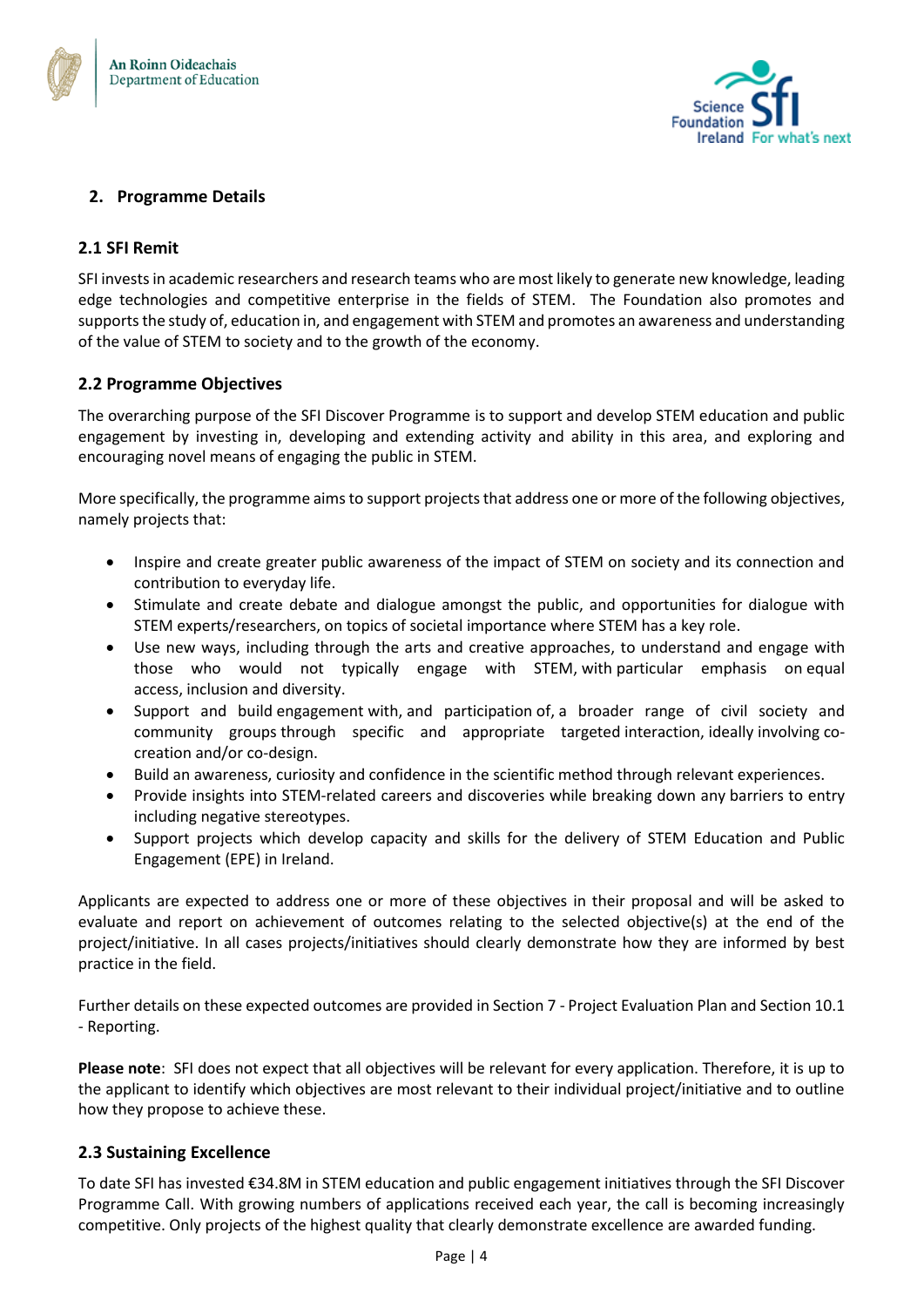

While sustaining excellence is a high priority for SFI, as the call becomes more competitive, applicants should be aware that reliance on funding through the SFI Discover Programme in the long-term cannot be guaranteed. The long-term sustainability of a project should be considered and outlined by applicants. Proposals that include clear plans for leveraging additional investment from other sources and/or plans for ensuring financial viability of the project/initiative beyond the SFI Discover Programme funding period will therefore be particularly welcome and favourably reviewed, once all other criteria have been met. Furthermore, as part of the application process, applicants will be asked to comment on their track record and the impact of receiving SFI Discover funding and to provide a rationale, where relevant, as to why SFI should continue to fund a project/initiative. This will form part of the review process.

# <span id="page-4-0"></span>**2.4 Application Categories**

The SFI Discover Programme Call 2022 includes the following application categories which are described below in more detail. Please note that for the SFI Discover Programme Call in 2022, a new additional category has been added (Category 3 - Sustaining Regional or National Initiative Funding).

| <b>Category 1</b>                                                                                                                  | <b>Category 2</b>                                                                                                                                                                                              | <b>Category 3</b>                                              |  |  |
|------------------------------------------------------------------------------------------------------------------------------------|----------------------------------------------------------------------------------------------------------------------------------------------------------------------------------------------------------------|----------------------------------------------------------------|--|--|
| 1. Project Funding                                                                                                                 | 2 A. Regional or National Initiative Funding (12                                                                                                                                                               | 3 A. Sustaining Regional or National                           |  |  |
|                                                                                                                                    | months)                                                                                                                                                                                                        | Initiative Funding (12 months)                                 |  |  |
|                                                                                                                                    | 2 B. Regional or National Initiative Funding (24                                                                                                                                                               | 3 B. Sustaining Regional or National                           |  |  |
|                                                                                                                                    | months)                                                                                                                                                                                                        | Initiative Funding (24 months)                                 |  |  |
|                                                                                                                                    | Projects/Initiatives which have not been                                                                                                                                                                       | Projects/Initiatives which have                                |  |  |
|                                                                                                                                    | in receipt of Regional or National Initiative                                                                                                                                                                  | previously received Discover                                   |  |  |
|                                                                                                                                    | SFI Discover funding previously; or                                                                                                                                                                            | Regional or National Initiative<br>funding for four or more of |  |  |
|                                                                                                                                    | Projects/Initiatives which have been in                                                                                                                                                                        | years; It is important to note                                 |  |  |
|                                                                                                                                    | receipt of less than four years' of                                                                                                                                                                            | that the funding does not need                                 |  |  |
|                                                                                                                                    | Regional or National SFI Discover funding;                                                                                                                                                                     | to have been consecutive.                                      |  |  |
|                                                                                                                                    | Applicants who have received SFI Discover Project                                                                                                                                                              |                                                                |  |  |
|                                                                                                                                    | funding are eligible to apply under this category                                                                                                                                                              |                                                                |  |  |
|                                                                                                                                    |                                                                                                                                                                                                                |                                                                |  |  |
| Up to a maximum of                                                                                                                 | Up to a maximum of €300,000 over a maximum of two years (2023/2024)                                                                                                                                            |                                                                |  |  |
| €50,000                                                                                                                            |                                                                                                                                                                                                                |                                                                |  |  |
|                                                                                                                                    |                                                                                                                                                                                                                |                                                                |  |  |
| Projects must be completed                                                                                                         | Initiatives may request single or multi-annual funding (for 2023 or 2023/2024)                                                                                                                                 |                                                                |  |  |
| within 2023                                                                                                                        |                                                                                                                                                                                                                |                                                                |  |  |
|                                                                                                                                    |                                                                                                                                                                                                                |                                                                |  |  |
|                                                                                                                                    | If an applicant wishes to request more than the maximum allowable budget of €300,000 over a                                                                                                                    |                                                                |  |  |
|                                                                                                                                    | maximum of two years, a strongly justified case for exceeding this limit, including evidence of<br>fully matched monetary funding for the full amount requested, must be submitted in the<br>application form. |                                                                |  |  |
|                                                                                                                                    |                                                                                                                                                                                                                |                                                                |  |  |
|                                                                                                                                    |                                                                                                                                                                                                                |                                                                |  |  |
|                                                                                                                                    | It is expected that applications for broadcast projects would be funded under one of these                                                                                                                     |                                                                |  |  |
|                                                                                                                                    | categories. The requirement for multi annual funding must be clearly justified in the application.                                                                                                             |                                                                |  |  |
| Collaborative projects (e.g., between different sectors and organisations such as scientists and ethicists, educators and artists) |                                                                                                                                                                                                                |                                                                |  |  |
| are welcomed.                                                                                                                      |                                                                                                                                                                                                                |                                                                |  |  |
| All applications are subject to and are required to comply with State aid rules (see Section 5 for further details)                |                                                                                                                                                                                                                |                                                                |  |  |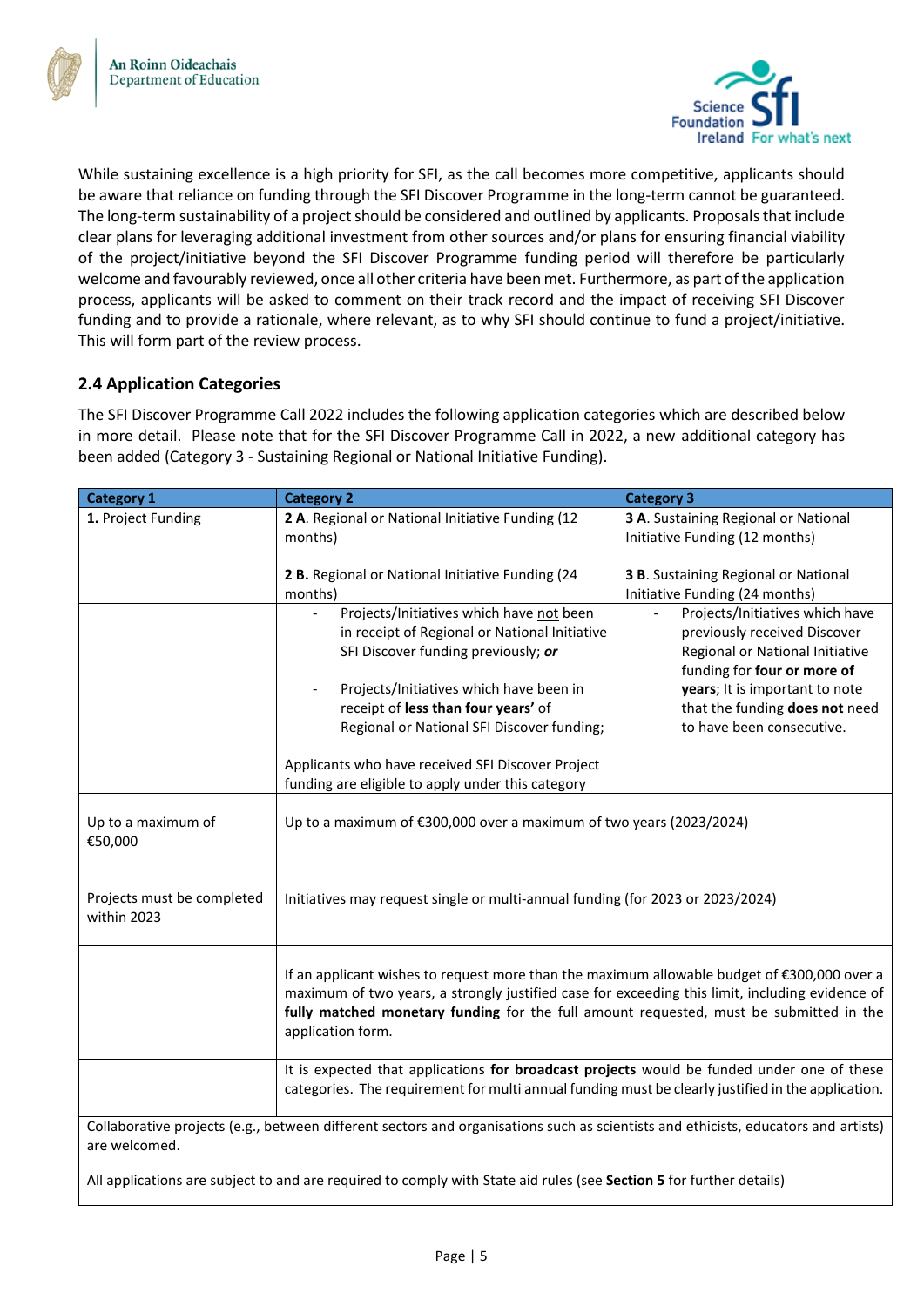



# <span id="page-5-0"></span>**2.4.1 Category 1 Project Funding**

**Project Funding** of up to €50,000 for a maximum of one year, i.e., 2023, for projects that support the STEM education and public engagement sector in Ireland by developing and extending capacity in this area and also exploring and encouraging novel means of public engagement.

It is expected that the majority of applications to the SFI Discover Programme Call 2022 will sit within this category.

## <span id="page-5-1"></span>**2.4.2 Category 2A Regional or National Initiative (12 months); and 2B Regional or National Initiative (24 months)**

**Regional or National Initiative** Funding of up to €300,000 over a maximum 24 months for a project/initiative of significant scale that will have, at a minimum, regional or national impact and which clearly aligns to the call objectives outlined **in Section 2.2**. These initiatives require longer-term investment to allow for their further development, for scaling and delivery of increased impact. Projects/initiatives which have not been in receipt of Regional or National Initiative Discover funding before or projects/initiatives which have been in receipt of **less than four years of Regional or National Discover Funding** are eligible to apply under this category.

Proposals under this category can include the expansion of proven projects to a national scale, or for the development of new projects/programmes. Evidence should be provided to support the expansion, including track record to date and a summary of evaluation, highlighting the key points. Applicants must include adequate justification for applying for this higher amount of funding, including a clear rationale for how this larger scale regional/national initiative differs from a project.

Total funding requests in excess of €300,000 may be considered but applicants must provide **matched** cash funding, as opposed to in-kind, for the full amount requested and a strong justification for the scale of the request. If you intend to apply for more than €300,000, please contact the SFI Discover Programme Call Manager a[t discover.programme@sfi.ie](mailto:discover.programme@sfi.ie) in advance of submission.

Applications for Regional/National Initiative funding must provide a clear rationale for how the proposed initiative differs from a project and provide adequate justification for applying for this higher amount of funding. The strength of the rationale and justification for the higher and longer- term funding request will be considered in the evaluation. If it is not clear, and well argued it will negatively impact on the review.

This longer-term commitment from SFI should be viewed as seed funding to facilitate greater leverage of investment from other partners which will help with future planning and sustainability. Applicants are therefore required to demonstrate the plan to financially sustain excellence and impact of their initiative at the end of the funding period as appropriate.

In order to be competitive in this category, it is also essential that applicants demonstrate that they have considered how they will or have developed the initiative based on best practice.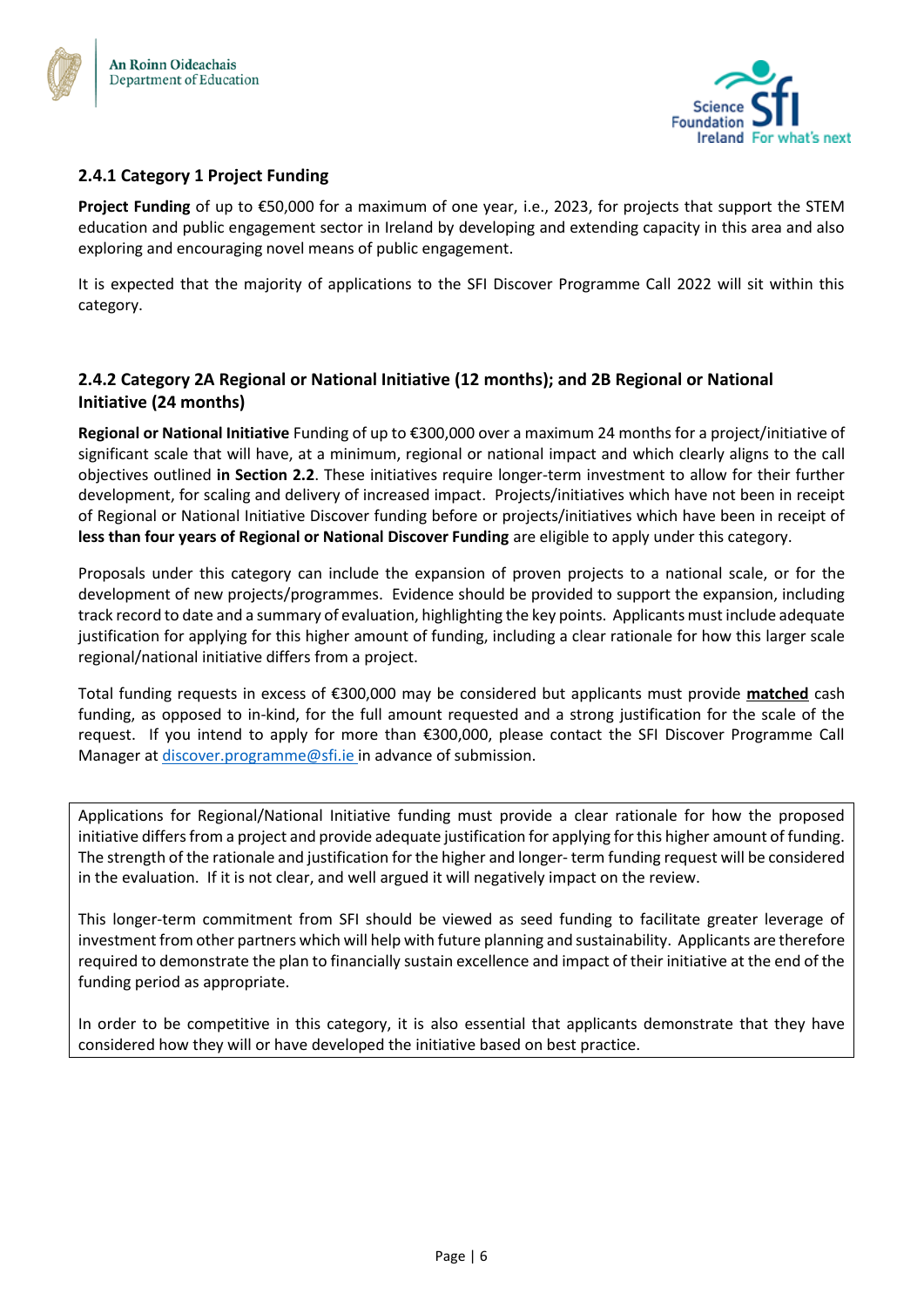



# <span id="page-6-0"></span>**2.4.3 Category 3A Sustaining Regional or National Initiative (12 months); 3B Sustaining Regional or National Initiative (24 months)**

**The Discover call is a competitive process. In order to evaluate if SFI funding should be continued Projects/initiatives which have received previous Regional or National Initiative funding over four or more years, (the funding does not need to be consecutive) will be required to provide strong evidence of how the previously funded projects have addressed their objectives and lead to significant, measurable impact on the target audience.** 

**In addition to the requirements outlined in 2.4.2** projects/initiatives which have previously been in receipt of Discover Regional or National funding (for four or more years) will be required to clearly demonstrate the following:

- critical reflection into programme design
- a strong focus on evaluation and the impact of past activity
- how the programme is developing/improving
- how the programme is evolving its cost model and addressing issues related to long-term sustainability – e.g., through attracting partnerships that create future long-term sustainability and/or having processes to manage potentially intermittent funding.

For applicants in this category who progress to the Sitting Panel phase (see Section 9.1) an interview between the Sitting Panel and the applicant group will be conducted. An emphasis will be placed on the above points during this interview.

## <span id="page-6-1"></span>**2.5 Special Consideration**

As part of the review process for the SFI Discover Programme Call 2022, special consideration will be given to projects/initiatives that also include one of more of the following themes or approaches.

**It is essential that you clearly outline how your proposal aligns with your chosen special consideration category or categories. For example, if you intend to target/include a specific group or employ a specific approach, this must be clearly articulated. Simply indicating the alignment will not be sufficient.**

#### **1. Climate Action and Sustainability**

By addressing important problems in responsible ways, SFI's strategy places an emphasis on the critical role that STEM research must play in improving our climate and environment, impacting positively on the needs of society. Within the submissions to Ireland's national brainstorm, *Creating Our Future,* there was a strong focus on issues concerning climate change, biodiversity, the circular economy, and environmental sustainability. Incorporation of these themes into Discover Call applications is being highlighted as a theme of special consideration under the current call.

#### **2. Broadening participation and equity of access:**

SFI welcomes applications that:

- encourage and promote greater gender balance in STEM, in particular those working with, inspiring and supporting women and girls, non-binary people, and those at the intersections of these identities.
- encourage and support participation of the LGBTQ+ Community.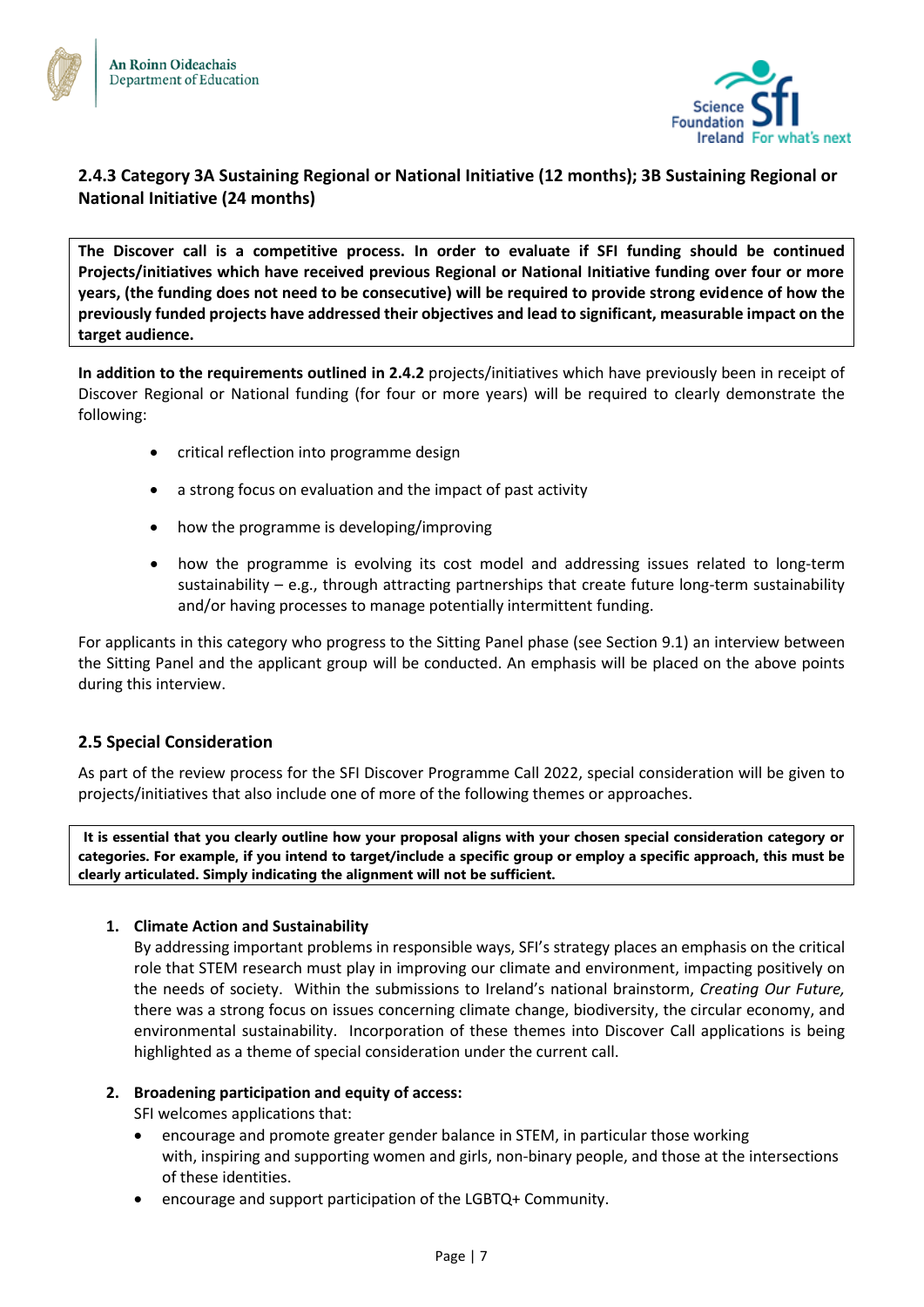



- address racial and ethnic inequality in STEM by specifically and appropriately engaging with relevant ethnic and minority groups.
- are designed to engage with socially, economically or educationally disadvantaged population groups.
- target an adult participant group (participating without young children) or facilitate engagement with adult education groups or community groups.

## **3. Co-Creation**

Projects/initiatives which include a strong element of co-creation with their target participant groups are encouraged. The principle of co-creation is the process of creating new initiatives **with** people and not **for** them. In the context of the SFI Discover Programme Call 2022 we refer to co-creation as engaging with participant groups in the design, development, production and delivery phases of projects/initiatives. By working in this way, applicants will aim to gather the necessary insight in order to deliver an effective high-quality project. Applicants may include co-creation throughout their entire project/initiative or as applicable to a specific element. This application of co-creation will be particularly welcome where applicants are attempting to broaden participation in STEM amongst groups currently under-represented in the field.

Key features of co-creation include <sup>3</sup>

- Brings together various stakeholders from all over society, with their respective expertise/ experience
- Has a purpose; it is not a finalised thing in itself, but a means to some other end
- Tackles a 'bigger challenge' while helping each stakeholder to achieve their own goal(s)
- Needs structure yet it should also remain open to individual proposals and approaches. It needs to enhance creativity and problem solving
- Is a non-linear process of thinking and creating

It is important to emphasise that co-creation is not appropriate or necessary for all projects. An individual applicant should determine if their project will benefit from co-creation and if so, where this might be most relevant and impactful.

In all projects/initiatives, whether engaging in co-creation or not, applicants must ensure that they have a clear plan to formatively evaluate the project/initiative. Formative evaluation is explained in more detail in Section 7, Project Evaluation Plan.

## <span id="page-7-0"></span>**2.6 Partnerships**

## **2.6.1. Co-Funding Partnership with the Department of Education**

The SFI Discover Programme Call includes a co-funding partnership with the Department of Education. The partnership is based on alignments to areas as identified under the STEM Education Policy Statement and are of particular significance to the Department of Education.

Following the submission of proposals, SFI will reach agreement with the Department of Education on which proposals may be supported through the partnership. All applications that potentially align to the interest areas outlined by the Department of Education will be considered for support under the partnership. There is no requirement for applicants to indicate specifically that funding through the partnership is sought. Partnership and non-partnership applications to this call will be treated the same, with respect to the review process. 

<sup>&</sup>lt;sup>3</sup> Taken from ACCOMPLISSH Guide to Co-Creation published as part of H2020 Project ACCOMPLISSH, funded by the European Commission under grant agreement number: 693477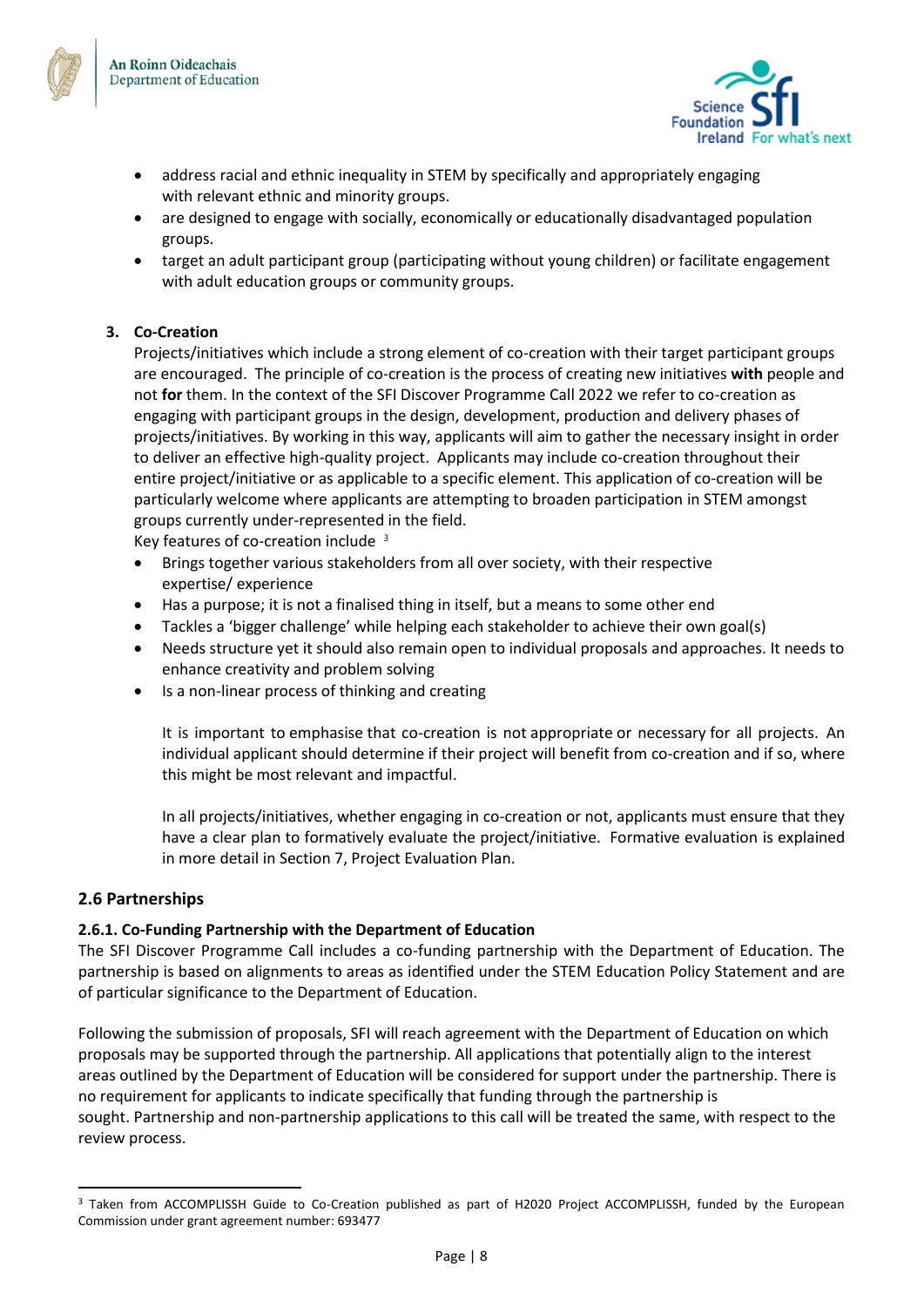



Projects that address one or more of the following elements, are highlighted as relevant to the co-funding partnership with the Department of Education;

• **Programmes that focus on development of key skills and increasing awareness of STEM education and careers** 

SFI and the Department of Education welcomes applications for programmes that build and increase access to STEM education and STEM careers and for girls in particular. These programmes would consider the development of key skills, increasing awareness of STEM subjects, increasing awareness of STEM careers and the different pathways to those STEM careers through the provision of sustained contact with the programme participants to include mentoring.

## • **Programmes that seek to increase STEM awareness with families**

SFI and the Department of Education welcomes applications for programmes to increase awareness and appreciation of the importance, value and opportunity in STEM for families. Parents/guardians can have a profound impact on children's learning, interests and educational and career outcomes. When parents are not confident with STEM their children can miss opportunities to build positive identity and engagement in STEM learning. These programmes should be fun and interactive for both the children and the adults and ensure positive STEM learning experiences.

• **Programmes that increase awareness of STEM for learners and their parents in advance of transition from primary to post primary school**

SFI and the Department of Education welcomes applications for programmes that increase awareness of STEM and STEM choices for learners, their teachers and their parents in advance of the transition from primary to post primary school when conversations traditionally occur between parents/guardians and their children on subject choices for post-primary school. The programme could focus on the provision of resources to include information on STEM subjects and STEM careers and direct interventions with learners/teacher and parents

## • **Provide connections between STEM and the Arts**

SFI and the Department of Education welcomes applications of STEAM based projects/initiatives that target early years, primary or post primary schools. These pilot projects would promote the cross disciplinary nature of STEAM with STEAM integration that incorporates quality arts education rather than book-ending integrated STEAM learning e.g. art teachers at post primary leading STEAM projects that are integrated with one or more of the STEM disciplines.

By submitting an application to the SFI Discover Programme Call, an applicant is accepting that SFI has the right to share information (including the application and any post-award reports submitted to SFI) with cofunding partners, on a confidential basis, without the need to obtain any further consents from such applicants.

## **2.6.2 ESERO Ireland: Space Related content**

Applicants are advised that projects with a space context are encouraged under this call and will be reviewed in association with the European Space Education Resource Office (ESERO) Ireland. If your project uses space as a context, you are expected to discuss (in advance of submission) with the ESERO Ireland office contact (**Contact:** stephanie.oneill@sfi.ie) how it may meet ESERO Ireland objectives and if/how you propose to collaborate with the ESERO Office. This may involve your project outputs being reported to the European Space Agency and the output being branded as ESERO Ireland in partnership with your organisation.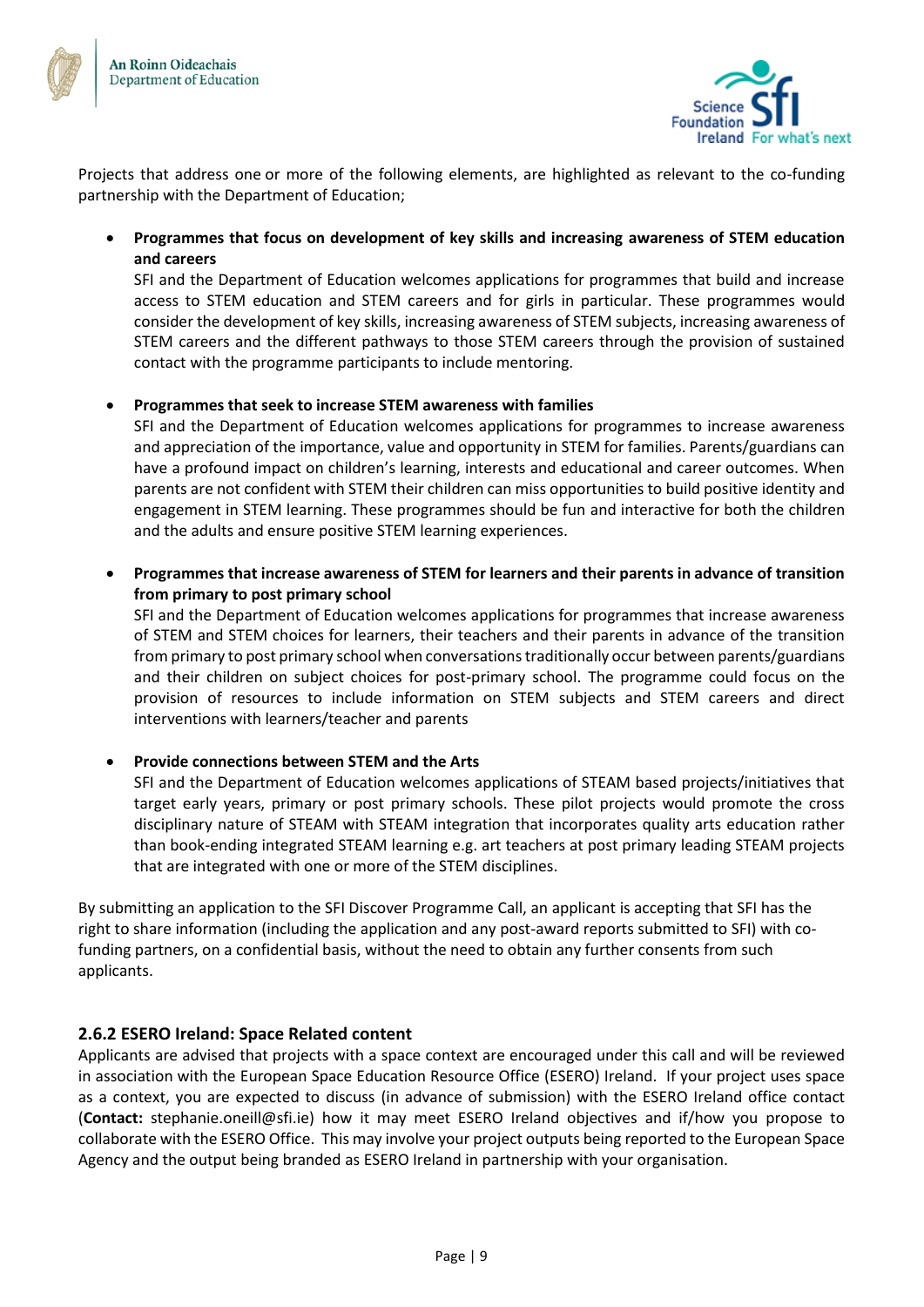



The ESERO objectives are to use Space as a context:

- to enhance the literacy and competence of young people in science, technology, engineering and mathematics (STEM)
- to motivate and enable young Europeans to pursue a career in the STEM field, in the space domain in particular
- to increase young people's awareness of the importance of space research, exploration and applications in modern society and economy

We particularly welcome applications which deliver ESERO-related objectives and include Teacher Continuous Professional Development (Teacher CPD).

## <span id="page-9-0"></span>**2.7 Audio-Visual Projects**

SFI has supported a range of audio-visual projects, and in particular broadcast projects, in the STEM education and public engagement field that have supported embedding more scientific data and experience within culturally relevant programmes. They require a collaborative approach to production, involving both scientific and production expertise. SFI will also continue to invite audio-visual (film, tv, radio and animation) proposals through the SFI Discover Programme that are aligned to specific areas.

These projects should clearly indicate the STEM collaborators or experts contributing to the development of the project and outline the role these collaborators will play. Proposals should also clearly identify how they will be scheduled (shown to the audience) in the proposal, including support from a broadcaster or distribution partner

Applicants applying for funding for Audio-Visual projects are subject to and must comply with State aid rules and the provisions of the General Block Exemption Regulation (GBER)<sup>4</sup> under Article 54 Aid schemes for audiovisual works and the enabling legislation of SFI. Please see Section 5 on State aid for further details.

## **Audio-Visual proposals must:**

- Be programmes that raise public awareness and understanding of global issues impacting on the State and that are underpinned by STEM.
- Be on a free television service (for TV proposals) which provides near universal coverage in Ireland, or on freely available radio service (for radio proposals).

Proposals that address one or more of the following are welcome:

- Content that represents the diversity of Irish STEM culture and heritage
- Content that aims to support improved adult or media literacy
- Proposals in the Irish language.
- Content that highlights and shows Irish experience through human interest stories.

Proposals should be broadcast during peak times on the schedule, with the exception of children's programming.

All TV proposals must make provision for subtitling.

Proposals across all formats will be accepted including documentary, education, animation, drama or entertainment.

Applicants for Audio-Visual projects must outline in their proposals how their application meets the criteria above.

<sup>4</sup> European Commission Regulation EU) No 651/2014 of 17 June 2014 declaring certain categories of aid compatible with the internal market in application of Articles 107 and 108 of the Treaty (OJ L 187, 26.6.2014, p. 1)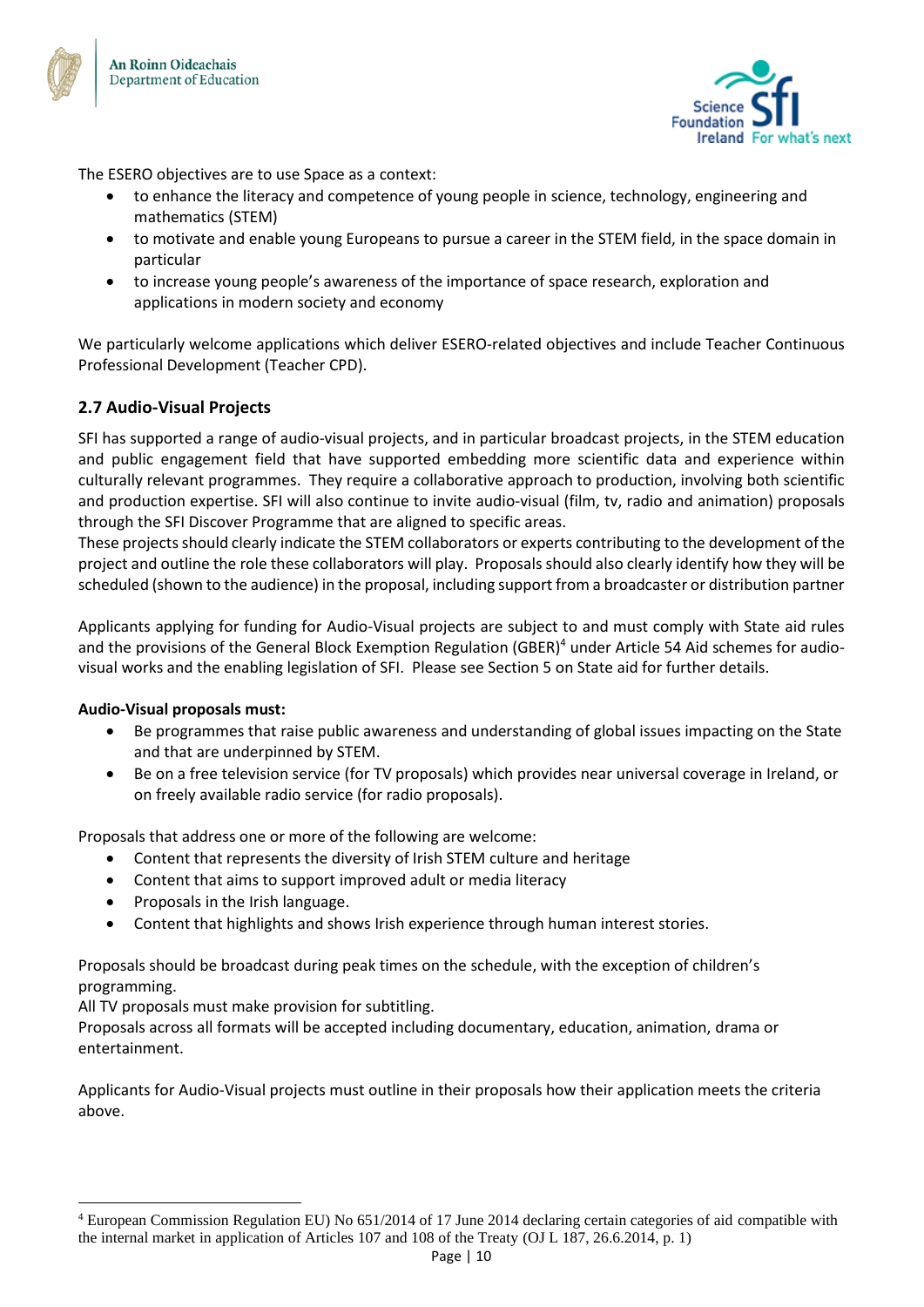



# <span id="page-10-0"></span>**3. Who Can Apply?**

This Call is open to a wide range of people and organisations. Organisations are defined in the SFI Discover Programme Call [Terms and Conditions.](https://www.sfi.ie/funding/sfi-policies-and-guidance/sfi-general-terms-and-conditions/)

All projects must be represented by a Project Lead**. The Project Lead is** the person who is responsible for the main intellectual input, direction and ownership of, the outcomes if the application is successful. The Project Lead has primary responsibility and accountability for carrying out the programme of work within the funding limits awarded and in accordance with the SFI Discover Programme General Terms and Conditions. The Project Lead will serve as the primary point of contact for SFI on the award, during the review process and, if successful, during the course of the award.

SFI has a list of **Eligible Research Bodies** (which includes Higher Education Institutes) – check list of Eligible Research Bodies [here.](https://www.sfi.ie/funding/sfi-policies-and-guidance/eligibility-related-information/)

If your organisation is included on this list, then your application must be stamped and signed off by the appropriate officer (typically the Research Office) within your organisation using the Eligible Research Body Cover Sheet available on SESAME, SFI's online grants and awards management system.

Applications are also welcome from **other bodies** (i.e. any organisation not included on the above list). There are **two categories of other bodies** that can become eligible for the SFI Discover Programme Call 2022:

(a) **State Body** (e.g. city or county council)

To become eligible for the SFI Discover Call 2022, then your application must be stamped and signed off by the appropriate person (senior executive) within your organisation using the "*Other Bodies - State Body"* Cover Sheet available on SESAME. A senior executive within the organisation is required to sign the cover sheet to indicate the organisation's support for the application.

- (b) **Other Body** (i.e. not an Eligible Research Body or a State Body) To become eligible for the Discover Call 2022, applicants in this category are required to complete the *Other Body – Cover Sheet"* available on SESAME and must demonstrate financial sustainability. They are required to:
	- ✓ complete the *"Other Body - Cover Sheet"* available on SESAME, providing details of the organisation's status, registration number, auditors, solicitors and bankers
	- $\checkmark$  provide details of the organisation structure detailing positions and names of post holders
	- $\checkmark$  provide a copy of the most recent annual report (if appropriate, i.e. if your organisation is required to publish an annual report), i.e., if your organisation is required to publish an annual report). If your organisation is not required to publish an annual report, please download, and upload the signed confirmation on SESAME.
	- $\checkmark$  provide a signed copy of the most recent Audited full Financial Statements (if applicable)<sup>5</sup>
	- $\checkmark$  complete the Declaration of Solvency Letter, available on SESAME
	- $\checkmark$  complete the Declaration of Bona Fides

All of the above information must be included.

**Please Note: Failure to provide the required eligibility documentation outlined above, and as relevant for your organisation, will result in your application being deemed ineligible and will not be sent for review.**

 $<sup>5</sup>$  If your organisation is not required to produce audited accounts, management accounts signed off by an accountant will be</sup> accepted. Please contact discover.programme@sfi.ie if you have any queries in relation to this requirement.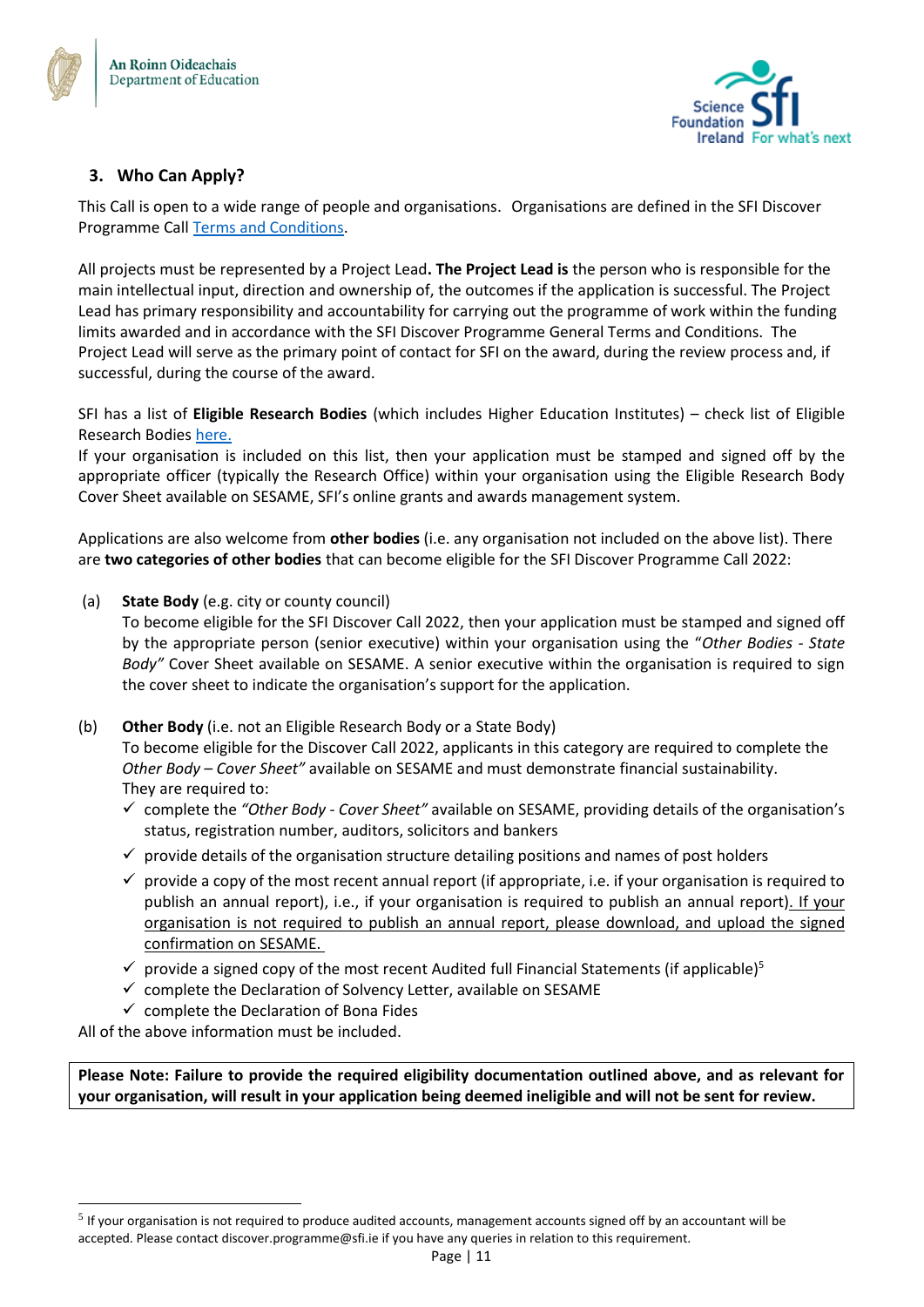



**If you have any doubt about your organisation's status, please email [discover.programme@sfi.ie](mailto:discover.programme@sfi.ie) for clarification. This** *must be done in good time before the closing date (minimum seven days)* **to ensure that your application is completed and submitted before the deadline, as no exceptions can be made in relation to the submission date for this, or any other, reason.**

#### **Additional Eligibility Considerations**

Proposals must be explicitly aimed at engaging audiences and participant groups in the Republic of Ireland however the subject matter can be international. Applications are welcome from organisations not based in the Republic of Ireland; however, they must demonstrate in their application how the project will explicitly engage with their target audience in the Republic of Ireland.

Applications will only be accepted from an organisation meeting the eligibility criteria outlined above. Typically, these include academic institutions, charitable bodies, not-for-profit organisations or commercial companies.

#### **See Also Section 5 for State aid eligibility considerations**.

Under **GBER** SFI cannot provide funding for undertakings in difficulty. Organisations will be required to confidentially provide additional financial information/declarations to SFI**.** These documents will be used by SFI to determine eligibility of the company to receive State aid.

If work begins before the applicant has submitted a written application to SFI the initiative/project will be ineligible for State aid.

Applicants may submit more than one grant application under the call to SFI at any one time, provided the proposals are clearly differentiated. A statement of time commitment may be required to ensure adequate resourcing is possible.

Applications will **not** be accepted from individuals and/or sole traders.

Regional or County Science Week Festivals are not eligible to apply for funding under this call. A separate Science Week Call is published by SFI on an annual basis. To receive regular updates on SFI's activities, including the Science Week Call please sign up to SFI e-alerts https://www.sfi.je/subscribe/

## <span id="page-11-0"></span>**4. Eligible Costs**

Total project costs must include ALL costs of the project including project lead/team time.

In all categories partner contributions, financial or otherwise (in-kind), should be demonstrated and all costs must be justified and will be subject to cost scrutiny. Other sources of funding (including In-Kind support) must be clearly identified in the application including any income to be derived from the project, if relevant.

**Any letters of support provided with this application must include details of the financial commitment from partners, as appropriate.**

The schedule of funding will be set out in the Letter of Offer.

Costs requested can include:

• Personnel and project management costs directly related to the project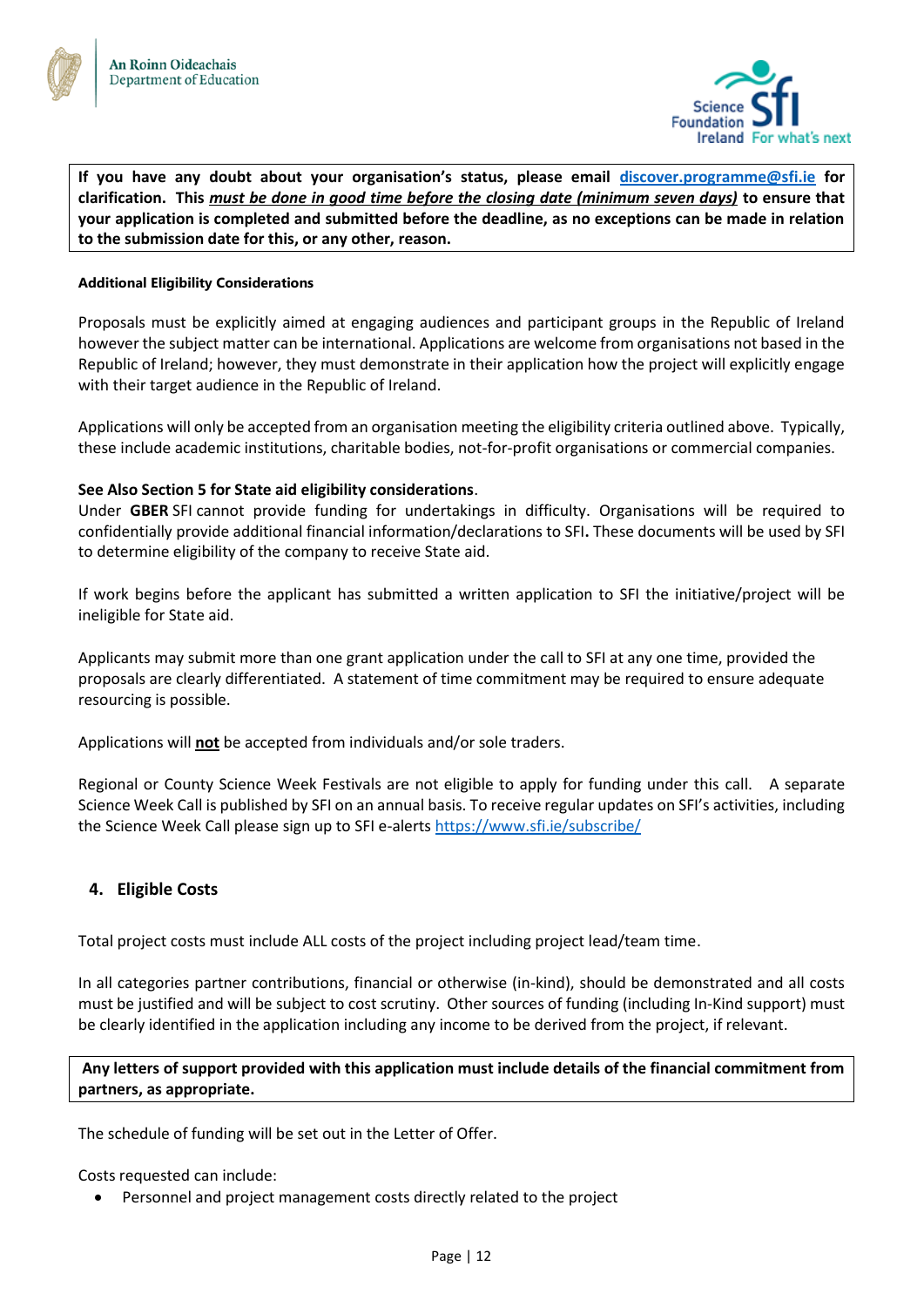



- Production costs, including venue hire, AV, additional insurances required specifically for the project or event, catering etc.
- Equipment and materials
- Project travel costs
- Project administration costs where these are not already covered by other funding
- Project publicity costs, including launch event costs, website etc.
- Costs relating to training and engagement for citizen science projects e.g. training material, workshops, sharing platforms, showcase events etc.
- Quality assurance evaluation on the user experience and impact measurement
- Access requirements, such as Irish Sign Language interpretation

Ineligible costs:

- Core overheads of the applicant organisation not related to the project e.g. heating, rent, general insurance, auditing etc.
- Expenses incurred in preparing and submitting an application
- Fees relating to academic courses including taught/research postgraduate courses.
- Conference registration fees or attendance costs
- Value-Added Tax (VAT) if your organisation is registered for VAT
- Direct costs for research elements of citizen science projects e.g. researcher salary, consumables, licences, publishing fees, etc.

Queries relating to cost eligibility should be sent to SFI at [discover.programme@sfi.ie](mailto:discover.programme@sfi.ie) prior to submission.

## **Specific Obligations for Audio-Visual Projects (***see further details on State aid in Section 5 State Aid Regulations***)**

Under European Commission (EC) regulations concerning State aid to audio-visual works the maximum grant aid intensity permissible is limited to 50%. It is expected that applications for audio-visual projects under the SFI Discover Programme, will be funded at a maximum of 50% of the overall project costs.

The aid intensity may be increased in certain circumstances to the following:

- 60% of the eligible costs for cross-border productions funded by more than one Member State and involving producers from more than one Member State; or
- 100% of the eligible costs for difficult audio-visual works and co- productions involving countries from the Development Assistance Committee (DAC) List of the OECD.

"Difficult audio visual works" may include the following:

- Commercially difficult works or works that lack commercial potential;
- Low budget works;
- Works where the sole version is in the Irish language with a limited territory, population or language area; or
- Works that have a high level of creative risk.

As part of any audio-visual proposal, seeking in excess of 50% of the overall budget, applicants will need to provide justification as to how a project falls within the definition of a "difficult audio-visual work". SFI Discover Programme will accept proposals seeking aid for the pre-production and production of audio-visual works.

The eligible costs shall be the following:

(a) for production aid: the overall costs of production of audio-visual works including costs to improve accessibility for persons with disabilities;

(b) for pre-production aid: the costs of script-writing and the development of audio-visual work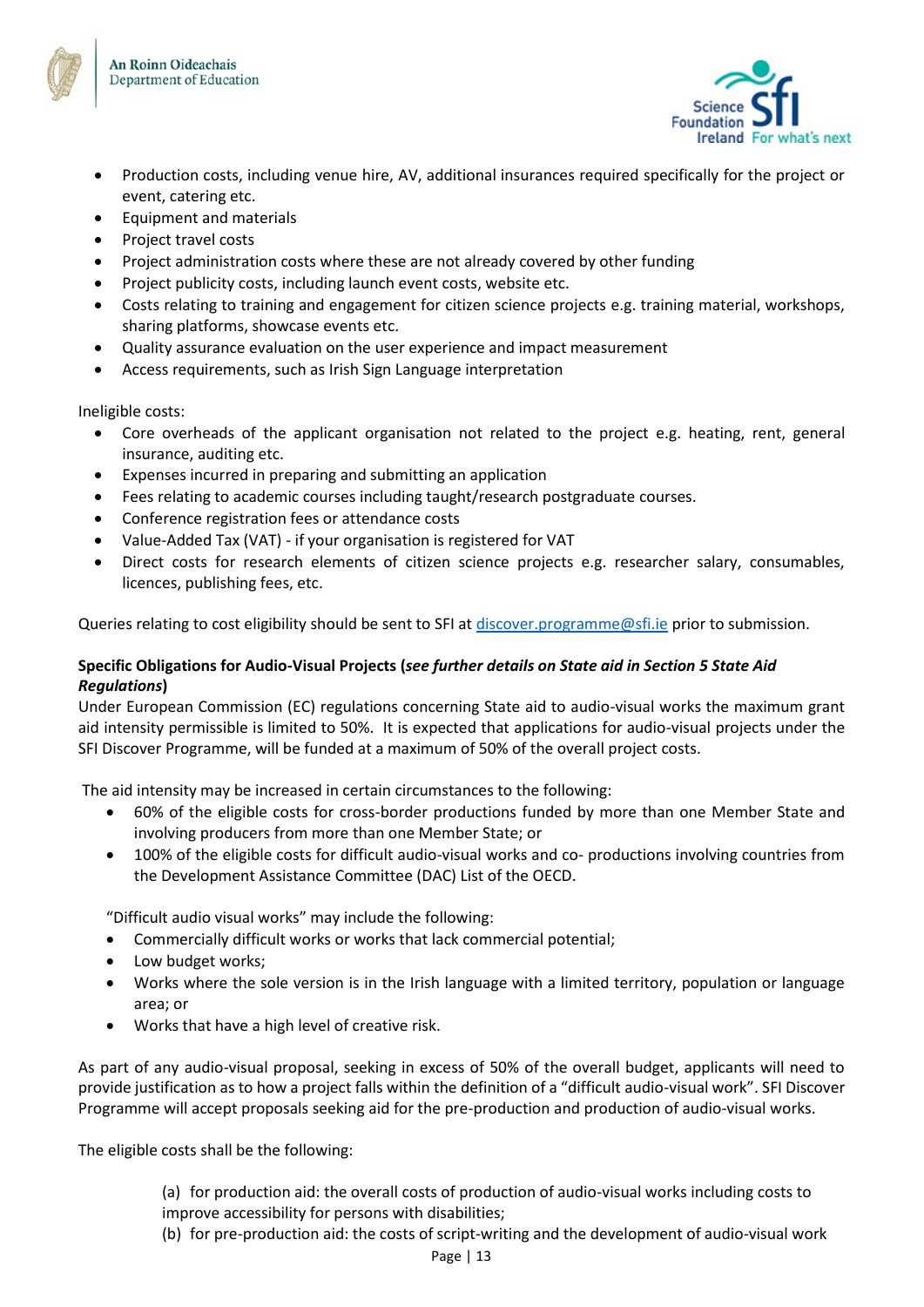



The aid intensity for pre-production shall not exceed 100% of the eligible costs. If the resulting script or project is made into an audio-visual work such as a film, the pre-production costs shall be incorporated in the overall budget and taken into account when calculating the aid intensity.

Aid shall not be reserved for specific production activities or individual parts of the production value chain. Aid for film studio infrastructures shall not be eligible under this Article.

Aid shall not be reserved exclusively for national, and beneficiaries shall not be required to have the status of undertaking established under national commercial law.

For additional information please refer to *Guidance on State Aid for Applicants to, and recipients of, SFI funding – [see here](https://www.sfi.ie/funding/sfi-policies-and-guidance/state-aid/)*

## **Cumulation of aid**

State aid provided under this Call that is exempted (e.g., by GBER) and provided through this or another public grant may be cumulated with:

- any other State aid, as long as those aid measures concern different identifiable eligible costs
- any other aid measure in relation to the same eligible costs, partly or fully overlapping, only if such cumulation does not result in exceeding the highest aid intensity or aid amount applicable to this aid under GBER.

All sources of State aid shall be taken into account when considering cumulation and in determining that the relevant aid intensity or aid amount is not exceeded.

# <span id="page-13-0"></span>**5. State Aid Regulations**

As per SFI's Grant Conditions (inclusive of the SFI Discover Grant Terms & Conditions, Letters of Offer and SFI Policy documents), all SFI funding granted is subject to, and must be compliant with, State aid legislation based on Article 107(1) of the Treaty of the Functioning of the European Union (TFEU<sup>6</sup>).

Applicants are required to assess whether they believe State Aid will be a factor before applying under this Call and must outline in their application the reasons why they believe State aid will or will not apply to a project.

In general, State aid will **not be deemed to be a concern** where a project does not involve an "economic activity", the recipient is not considered an "undertaking"7, or for example where a project has no (or at most marginal) foreseeable effects on cross-border trade (i.e., has only a *purely local* impact<sup>8</sup>).

Where an applicant separately pursues economic activities but the project, for which an SFI grant is being sought, involves non-economic activities, applicants must ensure that the financing, the costs and the revenues of those economic activities be accounted for separately to avoid cross subsidisation.

 $6$  See Commission Notice on the notion of State aid as referred to in Article 107(1) of the Treaty on the Functioning of the European [Union](https://eur-lex.europa.eu/legal-content/EN/TXT/PDF/?uri=CELEX:52016XC0719(05)&from=EN) for further guidance on what constitutes State aid.

<sup>&</sup>lt;sup>7</sup> Under the State aid rules, an "undertaking" is an entity which is engaged in an economic activity, regardless of its legal status and the way in it is financed. An activity is economic when it involves "offering gods or services on a market". The fact that goods or services are not offered by private entities does not prevent them being characterised as an economic activity provided it is *possible* for them to be carried out by economic agents (i.e., where there is a market in comparable goods or services).

<sup>8</sup> Commission gives guidance on local public support measures that do not constitute state aid (21 September 2016, and 29 April 2015)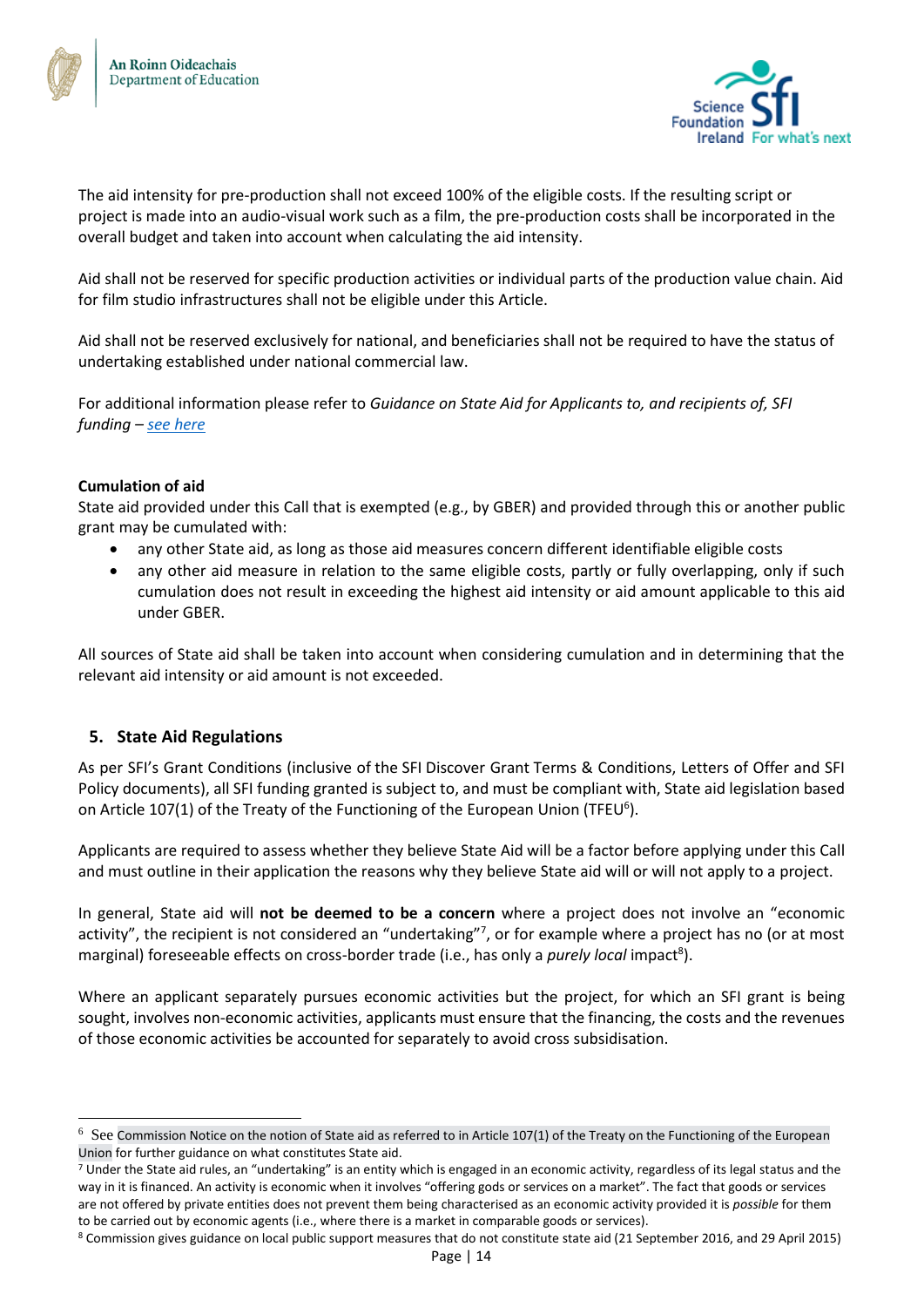



Where State aid does apply to a project, SFI may grant funds to successful applicants in accordance with the *De*  Minimis Regulation<sup>9</sup>. De minimis aid refers small amounts of State aid that is considered to have a negligible impact on trade and competition and therefore does not require European Commission approval. In relation to applications for all audio-visual projects, SFI will only grant funds to successful applicants in accordance with the **GBER**. Details of the SFI Research and Innovation GBER Scheme are availabl[e here](https://www.sfi.ie/funding/sfi-policies-and-guidance/state-aid/SFI-Research-and-Innovation-GBER-Scheme.pdf)

To assess whether a State aid exemption applies, it may be necessary for SFI to request further information from applicants going beyond that provided in any application. Applicants should note that where further information is requested, replies should be consistent with, and reconcile to, information already provided, including financials.

For all applications where State aid is confirmed, SFI will notify the appropriate bodies at the point of awarding the grant, as required by prevailing State aid guidance. Additional financial reporting may be requested at intervals during the duration of the grant.

Under **GBER** SFI cannot provide funding for undertakings in difficulty. Organisations will be required to confidentially provide additional financial information/declarations to SFI**.** These documents will be used by SFI to determine eligibility of the company to receive State aid.

If work begins before the applicant has submitted a written application to SFI the initiative/project will be ineligible for State aid.

## <span id="page-14-0"></span>**5.1 De Minimis**

Where applicants identify that State aid applies to a project, SFI may grant awards to successful applicants in accordance with the De Minimis regulation. The total De Minimis aid that can be given to any one undertaking over a three year period is €200,000, regardless of the source of the public funds.

Small amounts of aid to one undertaking, i.e., less than €200,000 in any rolling three-year period (from one or multiple state sources), are considered to be so small as to have no appreciable effect on competition or trade and, under the De Minimis rule, these are exempt from the requirement to notify the aid to the European Commission.

In accordance with Regulation (EC) 1407/2013 of 18 December 2013, where a Member State grants De Minimis aid to an organisation, it shall inform the organisation about the De Minimis character of the aid and obtain from the enterprise concerned full information about other De Minimis aid received during the previous three years. The Member State may only grant the new De Minimis aid after having checked that this will not raise the total amount of De Minimis aid received during the relevant period of three years to a level above the €200,000 ceiling (at the time of awarding the grant). If the aid being sought is provided under the European Commission Regulation on De Minimis aid, applicants will be required to provide details of all other De Minimis aid which has been granted to the organisation within the past three years as part of the application form. It should be noted that a false declaration by a company resulting in the threshold of €200,000 being exceeded could later give rise to the aid being recovered with interest.

# <span id="page-14-1"></span>**5.2 Audio-Visual projects**

Audio-visual projects are invited and will be considered under the [SFI Research and Innovation Programme](https://www.sfi.ie/funding/sfi-policies-and-guidance/state-aid/SFI-Research-and-Innovation-GBER-Scheme.pdf)  2021 – [2025.](https://www.sfi.ie/funding/sfi-policies-and-guidance/state-aid/SFI-Research-and-Innovation-GBER-Scheme.pdf) In general, audio-visual works (e.g., film production) is considered an economic activity capable

<sup>9</sup> Commission Regulation No 1407/2013of 18 December 2013on the application of Articles 107 and 108 of the Treaty on the Functioning of the European Union to de Minimis aid (*De Minimis Regulation*)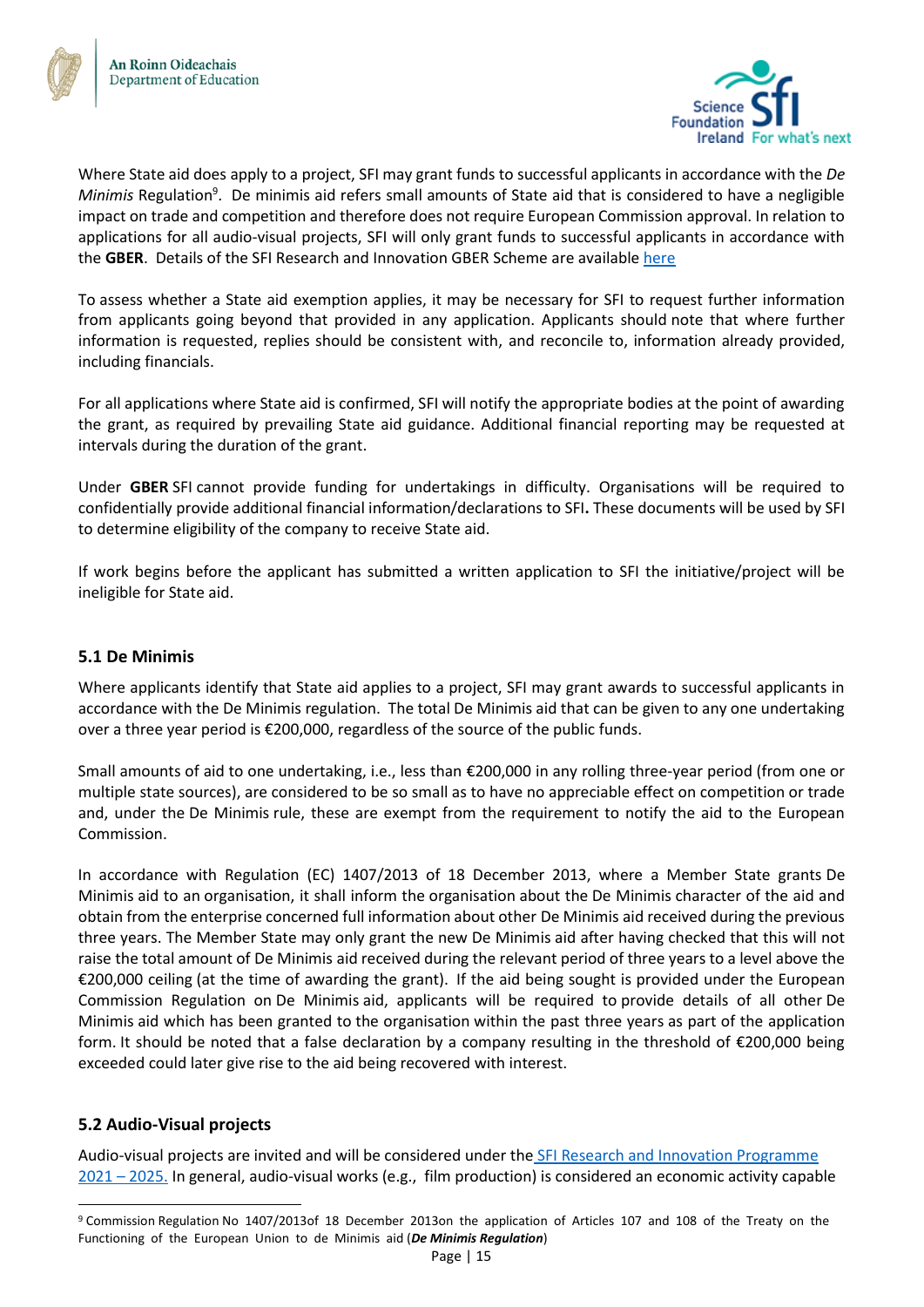



of affecting trade between Member States<sup>10</sup>. Therefore, state-funded grants for audio-visual projects is likely to give rise to State aid. GBER provides an exemption for certain categories of aid, if they fulfil the specific conditions, to be notified for prior approval by the European Commission, including aid for audio-visual works. Audio-visual projects under the SFI Discover Programme Call are subject to, and must be compliant with, the conditions of GBER under Article 54, Aid for audio-visual works and the enabling legislation of SFI.

*Science Foundation Ireland Research and Innovation Programme 2021-2025*

*Audio-visual projects under the SFI Discover Programme Call are subject to, and must be compliant with, the conditions of GBER under Article 54, Aid for audio-visual works and the enabling legislation of SFI.* 

*To fall within the GBER, its provisions must be complied with in all cases and in all respects in so far as they apply to State aid for a particular project.* 

## <span id="page-15-0"></span>**6. General Call Criteria**

## <span id="page-15-1"></span>**6.1 Alignment with SFI and Call Objectives**

All applicants should demonstrate:

- how the proposal is aligned to one or more of the Call objectives outlined in **section 2.2**
- how they have evaluated the need for the proposed activity and have defined the target audience
- how the programme is excellent and impactful why will it be effective?
- how they plan to formatively evaluate the proposed activity, including how they will monitor, measure and evaluate if they have succeeded in meeting the project/initiative objectives.
- how the proposal is informed by best practice in the field.

## <span id="page-15-2"></span>**6.2 Outputs**

Applicants are reminded that significant investment has been made globally into best practice across the STEM education and public engagement field. Therefore, applicants are expected to have investigated and explored the field to ensure the proposal adheres to these best practices. Applications are welcome for projects which promote engagement with STEM through proven, robust methods or pilot novel methods to test proof of concepts*.* Evidence of this should be demonstrated in the application.

Project/initiatives activities and outputs may include:

- Broadcast or media including TV, film, animation or radio
- Digital content (on pervasive platforms) with high audience reach including websites, social media campaigns and multi-platform projects, for example, a project supported by an app, website etc.
- Aspects of **Citizen Science** <sup>11</sup> projects Applications may include funding requests for particular aspects of citizen science projects. Funding can be requested for training and engagement activities of citizen science projects but not for direct research costs, as research activity falls outside the scope of the SFI Discover Programme. Exhibitions, theatre and museum outreach
- **STEAM Projects**
- Games or apps
- Workshops, events, debates and discussions

<sup>&</sup>lt;sup>10</sup> Communication from the Commission on State aid for films and other audiovisual works (2013/C 332/01) <sup>11</sup> The European Commission advises that citizen science should be understood broadly, covering a range of different levels of participation, from raising public knowledge of science, encouraging citizens to participate in the scientific process by observing, gathering and processing data, right up to setting scientific agenda and co-designing and implementing science-related policies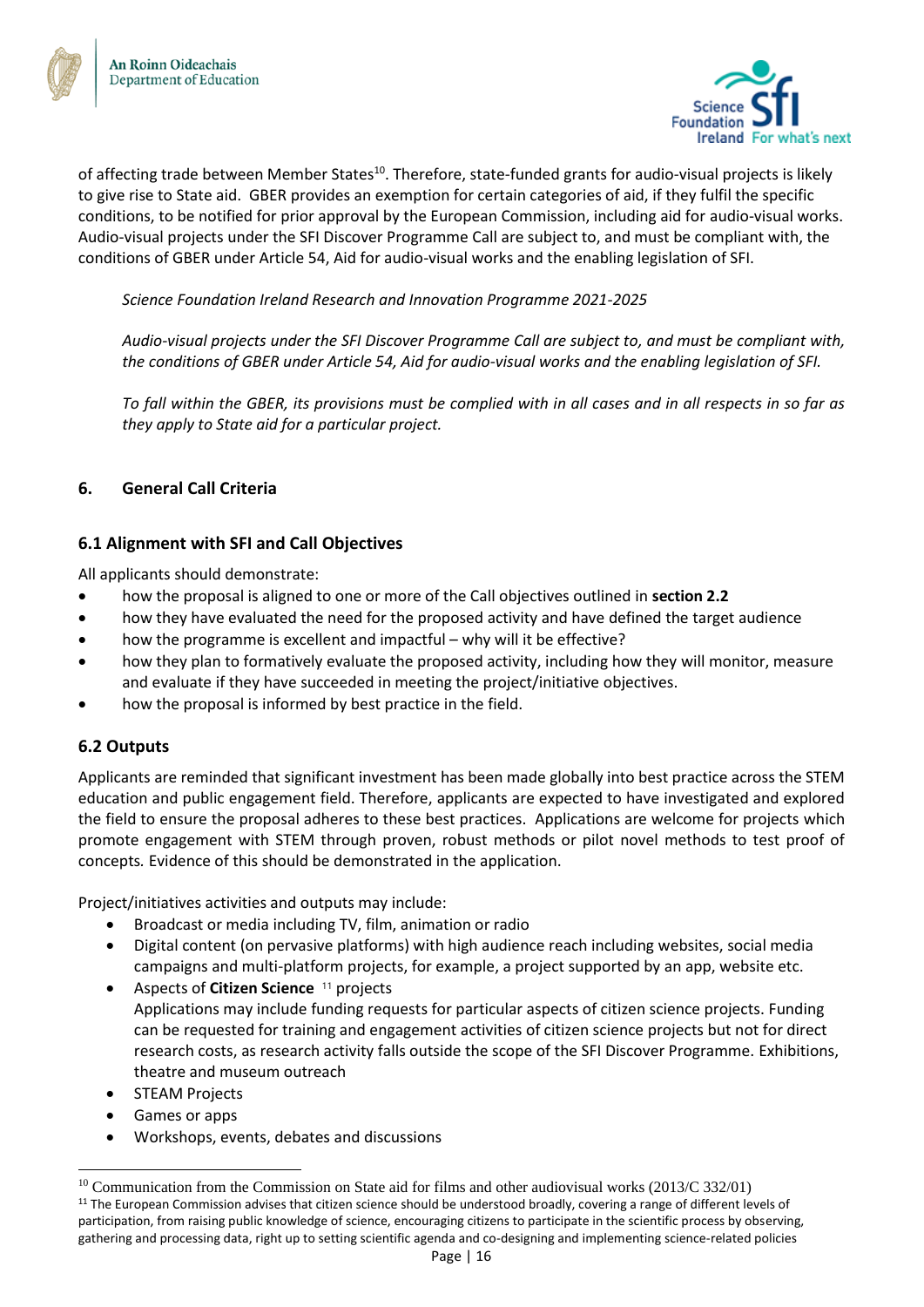



- Informal learning activities that encourage children and young people to engage with, and participate in, STEM activities outside the formal education system. These projects must aim to increase the uptake of STEM options at third level and beyond
- Novel projects that encourage general public engagement with STEM to create dialogue with the public and introduce STEM into the community to create these conversations.
- Projects that embrace wider partnership from the arts, social sciences and humanities, as well as STEM, are encouraged.
- Activities that support national STEM festivals (Science Week, Tech Week, Engineers Week, Maths Week, Space Week), in particular with communities and in regions where there is little, or no STEM engagement.
- Creation of classroom activities, teaching materials or development of teaching methods. Note that these activities to be delivered in classrooms or to teachers **must** demonstrate evidence and rationale of a direct link to the relevant curricula and why teachers would engage in the programme, in an already packed timetable. Details of how these outputs will be disseminated and scaled must also be provided.

## <span id="page-16-0"></span>**6.4 Supplementary Information**

In certain circumstances (e.g. when a pilot has been funded by SFI in the year previous to application, or a project evaluation is underway and sufficient evidence to support the application at the time of submission is not available) SFI will allow the applicant to submit such information at a later date.

**The applicant must obtain written confirmation in the format of an email from the SFI Discover Programme Call Manager in advance of the application process.** 

In addition, the applicant must

- 1. Indicate on the SESAME application that they will be sending this information,
- 2. Indicate on the SESAME application what the nature of the supplementary information is,
- 3. Indicate why this information cannot be submitted at the time of the application,
- 4. Upload the email from the SFI Discover Programme Manager (at the time of submission) which permits this supplementary information to be sent
- 5. Send the supplementary information in the format of a two A4-page PDF (max) by email to [discover.programme@sfi.ie](mailto:discover.programme@sfi.ie) **by 27th July 2022 13.00 hrs. (Irish time).** Information received after this date and time will not be reviewed. It is the applicant's responsibility to submit this supplementary information before the date and time specified above. A reminder will not be issued to the applicant.

## <span id="page-16-1"></span>**7. Project Evaluation Plan**

Applicants will be required to outline how their project/initiative is clearly aligned to one or more of the call objectives as defined above and detail the credibility of their proposed approach to achieve that objective.

Applicants should demonstrate how they plan to formatively evaluate the proposed project/initiative. Formative evaluation is any evaluation that takes place before or during a project's implementation with the aim of improving the project's design and performance. It is especially important in community engagement and behavioural change projects/initiatives and it should be viewed as a valuable investment which improves the likelihood of achieving a successful outcome through better programme design. Formative evaluation is essential for trying to understand why a project works or doesn't work, and what other factors (internal and external) are at work during a project's life.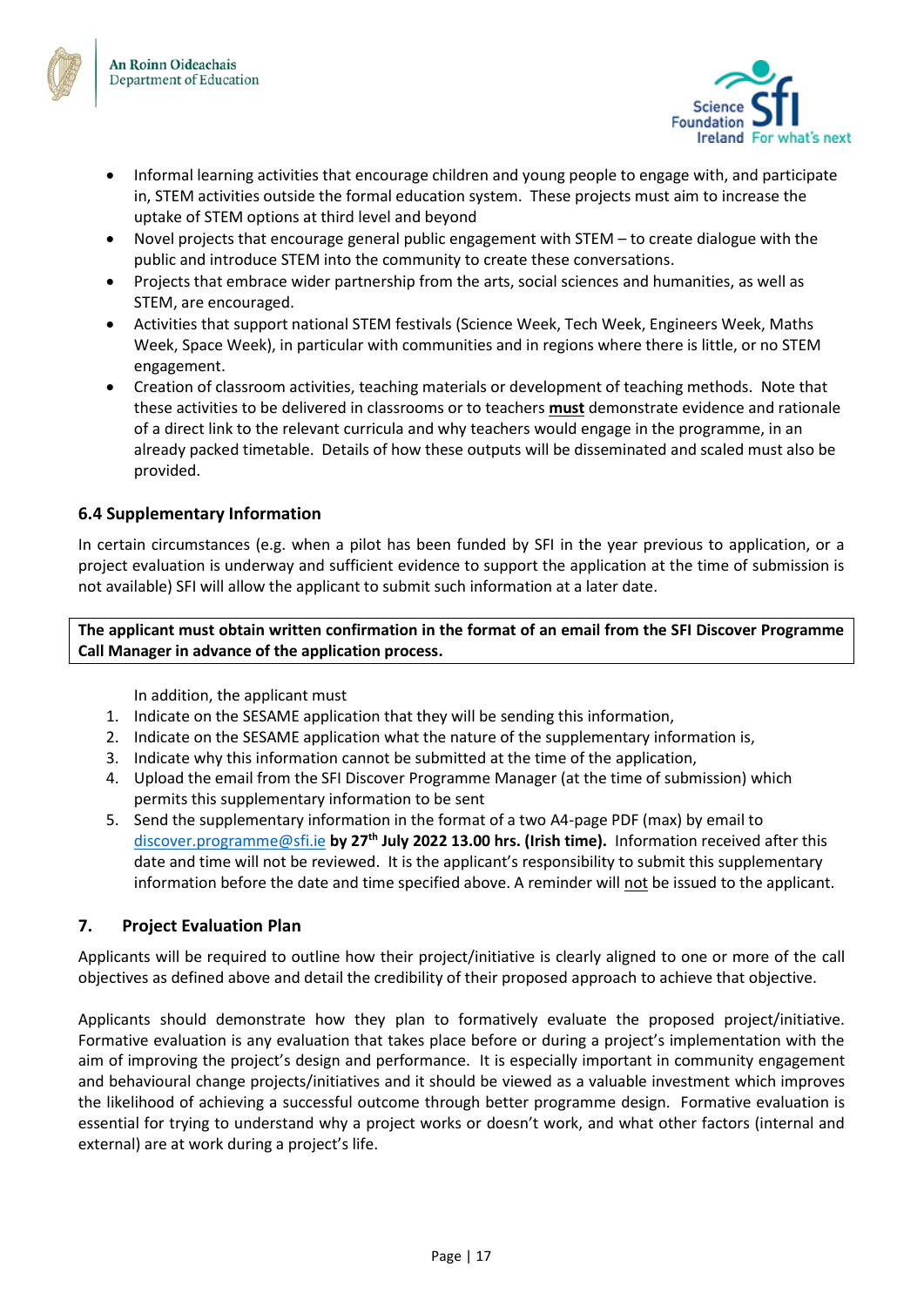



Categories of formative evaluation $12$ 

|      | <b>Proactive</b> | <b>Clarificative</b>                          | Interactive      | <b>Monitoring</b> |
|------|------------------|-----------------------------------------------|------------------|-------------------|
| When | Pre-project      | Project development                           | Project          | Project           |
|      |                  |                                               | implementation   | implementation    |
| Why  | To               | To make clear the theory of change that the   | To improve the   | To ensure that    |
|      | understand       | project is based on. (A theory of change      | project's design | the project       |
|      | or clarify the   | explains how the activities undertaken by an  | (continual       | activities are    |
|      | need for the     | intervention (such as a project or policy)    | improvement) as  | being delivered   |
|      | project          | contribute to a chain of results that lead to | it is rolled out | efficiently and   |
|      |                  | the intended or observed impacts)             |                  | effectively       |

Applicants should demonstrate their plan to formatively evaluate the project by establishing clear goals which can be assessed pre and post project, for example engaging with members of the target audience to gauge interest and determine specific needs and expectations. The plan should incorporate how the proposed activity will ensure the project is appealing and beneficial to the target audience, for example by demonstrating how the proposal has been reviewed or co-designed with the target participant.

**Applicants for Sustaining Regional or National Initiative funding should ensure that they adequately address the information required for this category as outlined in section 2.4.3 Applicant Categories and provide strong evidence to support the justification for continued SFI funding.** 

**SFI recognises that some projects/initiatives may not have had sufficient time to achieve demonstrable impact. However, projects/initiatives which have been in receipt of Discover Programme funding over a number of years and those which undertake deep engagement are expected to demonstrate the impact of their work. The cost of such impact evaluation is an eligible cost under this Call**.

Applicants are required to outline in the relevant sections of their funding application the projected outputs, outcomes and expected impact of the project/initiative.

Applicants are required to provide a detailed evaluation plan based on best practice. The evaluation plan must clearly outline the method for measuring **both;** 

- 1. the **outputs** (i.e. activities/deliverables/results)
- 2. the **outcomes** and the extent to which the proposed outcomes have been achieved (i.e. what has changed as a result of what they have done).

It should be clear from this evaluation plan how the project/initiative will measure the extent to which the proposed outcomes have been achieved, as opposed to a measurement of project outputs only.

## **Applicants should use the headings from the Logic Model table below when outlining their evaluation plan.**

*A Sample Logic Model – a Robotics Workshop for Post Primary Schools*

| <b>Inputs</b>                                    | <b>Activities</b>                                             | <b>Outputs</b>                         | <b>Outcomes</b>                                                                    | <b>Potential Impacts</b>                                                     |
|--------------------------------------------------|---------------------------------------------------------------|----------------------------------------|------------------------------------------------------------------------------------|------------------------------------------------------------------------------|
| Project objectives - to<br>improve understanding | Map and deliver<br>iterative<br>stakeholder<br>engagement and | Agreed and approved<br>fit for purpose | Participants demonstrate<br>a self-perceived greater<br>understanding of robotics. | Increased uptake<br>of the Leaving<br>Certificate<br><b>Computer Science</b> |

<sup>&</sup>lt;sup>12</sup> Taken fro[m Community Sustainability Engagement Evaluation Toolbox](http://evaluationtoolbox.net.au/)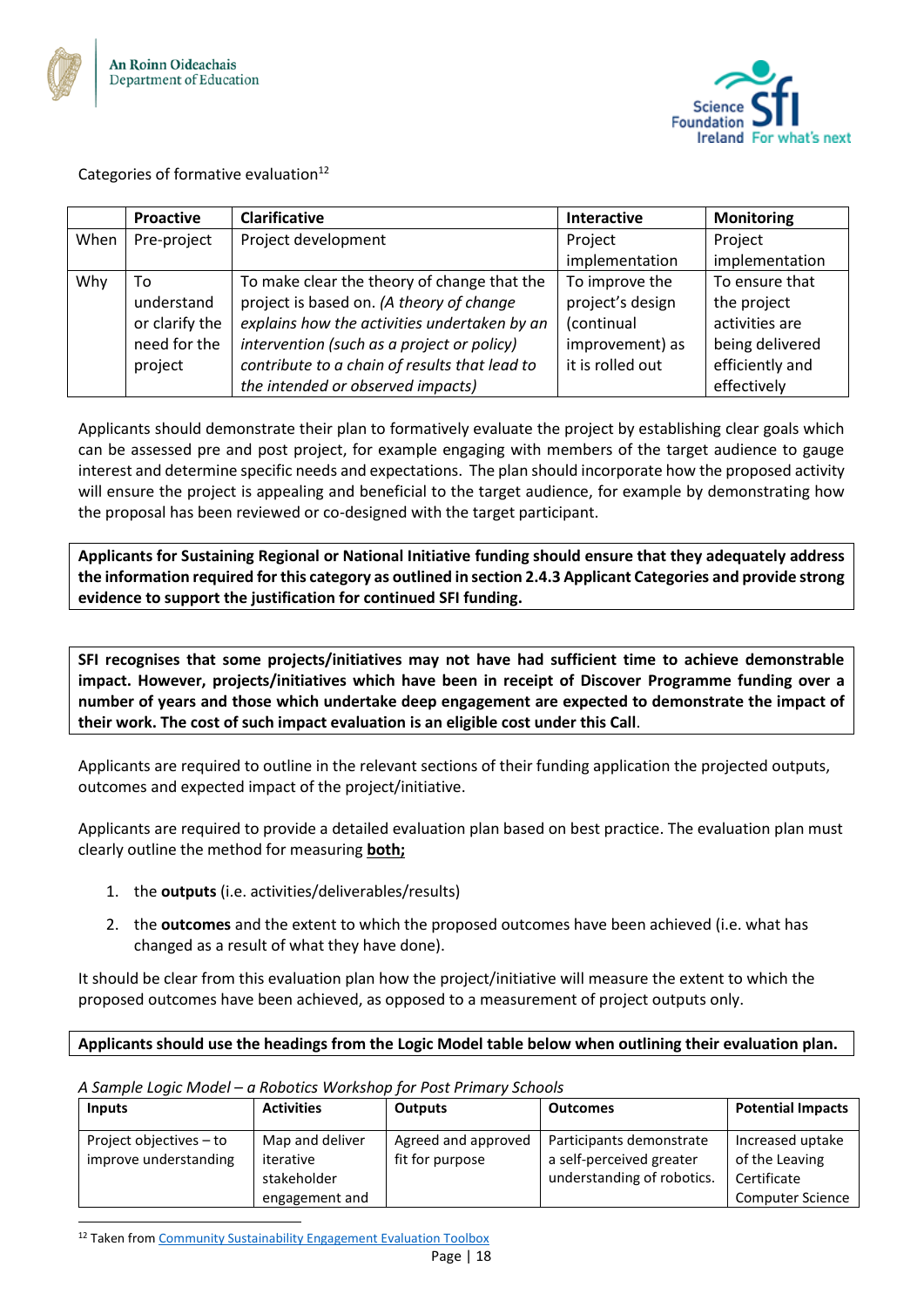



| of robotics through                                                                                | collaboration                                                       | resources for                                                                   | Participants demonstrate                                                                                     | subject by target |
|----------------------------------------------------------------------------------------------------|---------------------------------------------------------------------|---------------------------------------------------------------------------------|--------------------------------------------------------------------------------------------------------------|-------------------|
| experiential learning                                                                              | process                                                             | Robotics workshop                                                               | self-perceived greater                                                                                       | groups            |
| Robotics and post<br>primary teaching<br>Expertise                                                 | <b>Iterative</b><br>evaluation<br>Develop a Robot                   | Delivered 100<br>workshops, to post<br>primary students (25<br>participants per | awareness of robotics and<br>the part they potentially<br>play in everyday life.<br>Participants demonstrate |                   |
| Funding                                                                                            | workshop (with                                                      | workshop)                                                                       | a greater understanding of                                                                                   |                   |
| Project team                                                                                       | appropriate                                                         | Hands on experience                                                             | basic robotics                                                                                               |                   |
| Stakeholder/community<br>partnership, in particular<br>to ensure participation<br>of target groups | resources)<br>Promote and<br>engage to achieve<br>100 participating | of robotics for<br>participating<br>students<br>Pre and Post                    | Participants demonstrate<br>greater awareness of<br>Leaving Certificate<br><b>Computer Science</b>           |                   |
| Link into new Leaving<br>Certificate Computer<br>Science curriculum                                | schools                                                             | workshop access to<br>resources for<br>students                                 |                                                                                                              |                   |

SFI recommends that external evaluation be factored into the project plan. Applicants should clearly indicate if they have budgeted to have their project/initiative externally evaluated and if so provide a detailed and clear evaluation plan.

In projects/initiatives which will not undergo external evaluation applicants must detail how they plan to objectively evaluate their project/initiative in accordance with best practice.

The Evaluation Plan should detail the following:

- Aim What are you trying to achieve overall?
- Outcomes What do you hope will result from your project?
- Markers What evidence will show that your Outcomes have been realised?
- Measures What do you need to ask or record to get those Markers?
- If the project has been running for a longer period (i.e. greater than 4 years), emphasis should be placed on the long-term impact of the project and this should be reflected in the impact evaluation plan
- Methods How will you go about capturing the data you need?
- Data analysis highlight how the raw data will be analysed and presented
- Dissemination identify how the results of the evaluation will be disseminated among key stakeholders

For further information on how to embed evaluation into all project planning stages, and to identify various methodologies for evaluation data collection, analysis and dissemination please see the [Evaluation toolki](https://www.sfi.ie/engagement/sfi-discover/guidance-and-evaluation/)[t](https://www.sfi.ie/engagement/sfi-discover/guidance-and-evaluation/) on SFI.ie. There are further useful resources in relation to evaluation available from the National Science Foundation funded Centre for Advancement of Informal Science Education (CAISE) website [here,](http://www.informalscience.org/evaluation) and guidance documents from Campus Engage [here.](https://www.campusengage.ie/what-we-do/publications/)

Applicants will be required to submit annual and / or final reports in relation to their Award outlining the impact and outcomes of the project/initiative, including demonstrating how the project/initiative has been a success or not. Reporting templates will be provided on SESAME.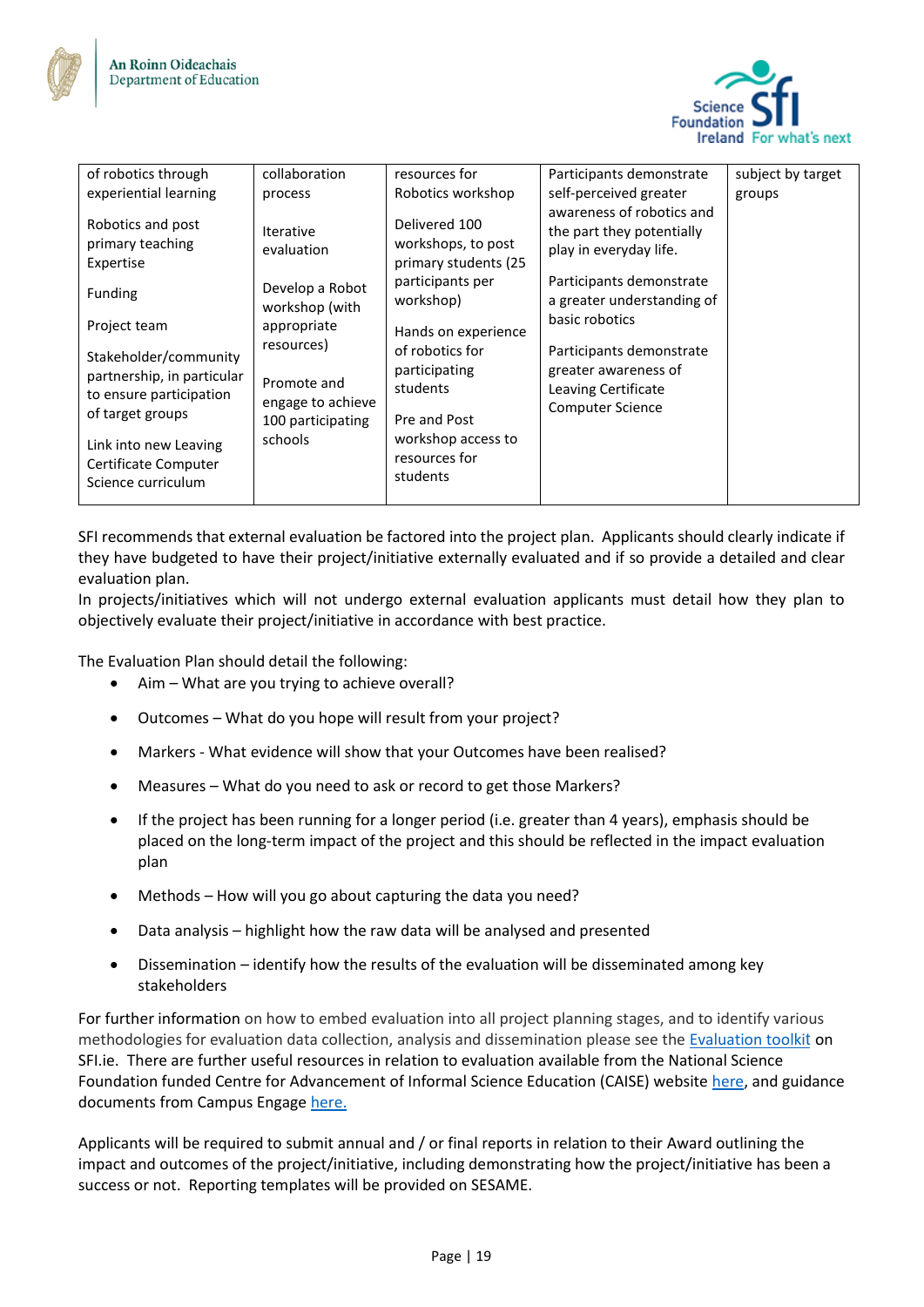



## <span id="page-19-0"></span>**8. Submitting your Application**

All applications must be submitted via SESAME, and log-in details are required to access SESAME. Helpful tips for completing your SFI Discover Programme Call 2022 application, along with a webinar and user guide for submission through SESAME, are included on the SFI Discover Programme page on www.sfi.ie.

- If you are already registered on SESAME you can log in using the same email address; if you have forgotten your password, you can use the Forgot Password functionality to re-set it.
- If you are from an Eligible Research Body but not registered on SESAME, you should contact the Research Office in your institution to be registered
- If you have not previously been registered with SESAME, please email the following information to [discover.programme@sfi.ie:](mailto:discover.programme@sfi.ie)
	- ✓ Project Lead Name
	- ✓ Email address
	- Registered Company Name
	- Legal Status: (e.g. company limited by guarantee, limited company, charity etc.)
	- ✓ Trading Name
	- ✓ VAT Number

A SESAME profile will be created for you and log-in details will be emailed to the email address provided.

SESAME is accessed using the Internet; no additional software needs to be installed. You can access SESAME online from any location. The configuration of some browsers and internet infrastructure (pop-up blockers, firewalls, etc.) can restrict an individual's access to the internet and as a result to the SESAME system. If you are having any such difficulties, please contact your organisation's IT support team.

Draft applications may be amended as many times as required but once submitted no further changes can be made.

Once submitted, applications cannot be withdrawn and subsequently modified for re-submission in the same Call.

**Early submission in SESAME is strongly recommended. Applicants who wait until shortly before the close of the call take serious risk of encountering submission issues. The submit button will cease to be active at the indicated deadline and no late entries will be accepted.** 

A checklist of requirements is provided at the end of this document.

It is the responsibility of the applicant to ensure that eligible proposals are received by SFI on, or before, the deadline indicated. To safeguard against ineligibility, applicants are reminded to adhere rigorously to the guidelines in the Call documentation and to review the proposal document prior to submission.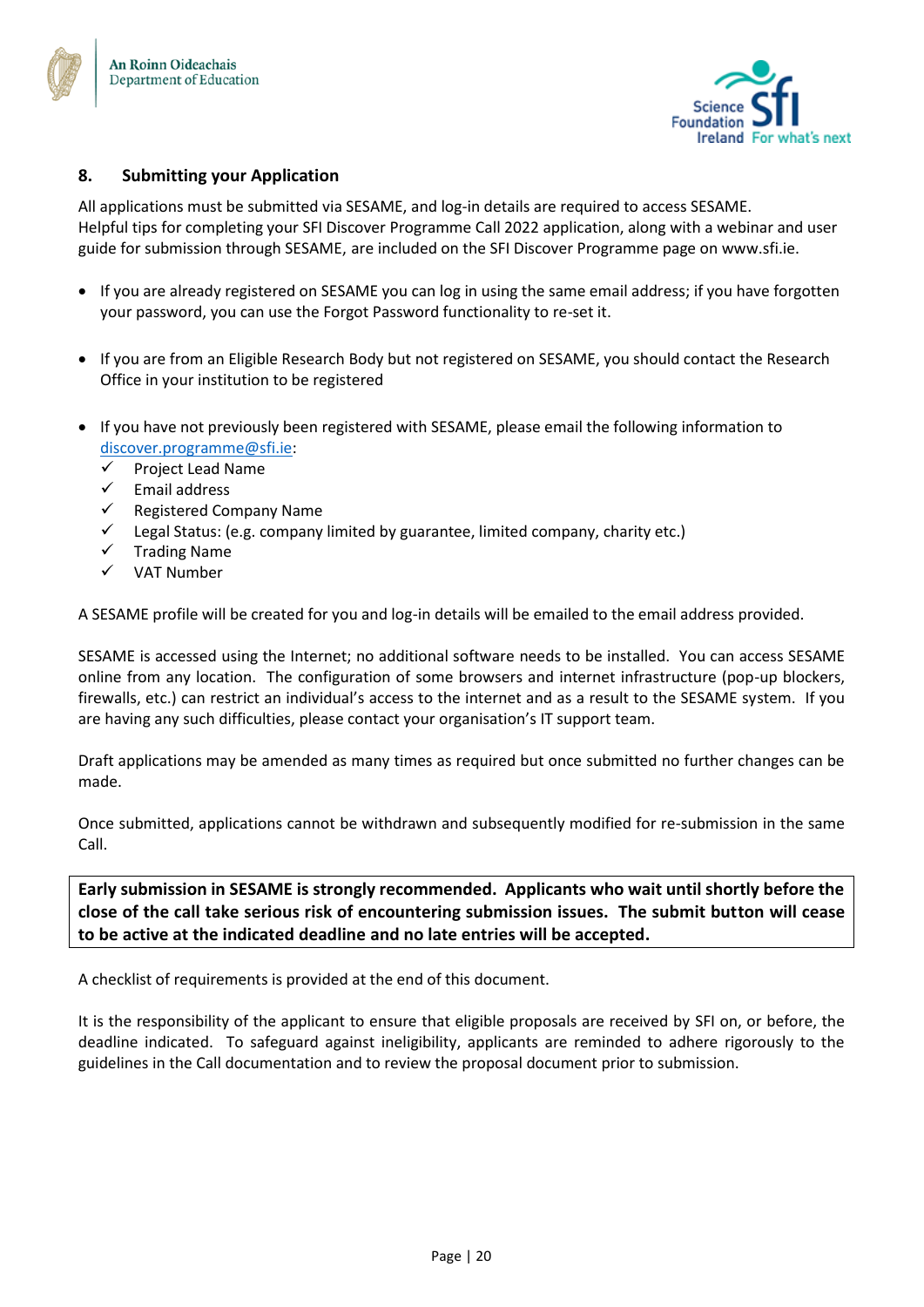



## <span id="page-20-0"></span>**9. Review Process**

#### <span id="page-20-1"></span>**9.1 Process**

The submission of an application to SFI shall be construed as consent by the applicants to participate in the peer review process. Following submission, applications are checked for eligibility<sup>13</sup>.

Applications considered ineligible or unaligned to the SFI Discover Programme Call objectives or uncompetitive for the programme, will not be reviewed. Applicants will be notified within 8 weeks of the submission deadline if their proposal has **not** been deemed eligible for review.

Proposals will be assessed through a two-stage review process comprising of a Virtual panel and Sitting panel phase, both carried out by international experts and based on the criteria set out below.

Applicants whose proposals receive sufficient support based on the evaluations and ranking of the Virtual reviewers will progress to the Sitting panel phase.

As part of the Sitting Panel phase an interview between the Sitting Panel and the applicant group will be included for applicants who have applied for **Category 3, Sustaining Regional or National Initiative Funding**. The emphasis of the interview will be in relation to the points outlined in 2.4.3. Applicant whose proposals do not receive sufficient support at the first stage of review, will not progress to interview. Further details will be provided to relevant applicants in advance of the panel meeting.

The decision of SFI is final. Every effort has been made to develop a thorough and informed assessment process. SFI reserves the right not to enter into any correspondence about the assessment process and/or any subsequent monitoring procedures.

## <span id="page-20-2"></span>**9.2 Assessment Criteria**

Reviewers of applications will be asked to comment on the following aspects of a grant proposal:

- The **project details** (clarity around the project details, objectives and alignment to SFI Discover Programme Call 2022 objectives, quality indicators, content, target participant groups and suitability of venues/facilities). Special consideration and weighting will be given in the review process to projects targeting specific themes/approaches, as outlined in Section 2.5.
- The strength of justification and rationale presented for
	- Projects to be considered as **a Regional/National Initiative**.
	- Continued funding for **Sustaining Regional/National Initiatives** assessment will include evidencebased justification on the impact of past activity, critical reflection into programme design, the outlined plan to develop and evolve the initiative.
- **Resubmissions:** Projects/initiatives which were previously submitted but not funded under the SFI Discover Programme Call will be assessed on how previous review feedback has been addressed.
- **Budget and funding** (project costs, value for money and leverage of funding from other partners, benefit of SFI funding to the project. Applications for projects previously funded through the SFI Discover Programme Call will also be:
	- assessed on their ability to demonstrate growing levels of impact achieved through the awards and
	- assessed on how the initiative is building on any previous SFI Discover funding received to-date to move towards a more sustainable model with long-term committed partners and increased non-exchequer financial support).

<sup>&</sup>lt;sup>13</sup> Applications are checked for compliance with: non-technical mandatory criteria (e.g. all sections complete, page numbers not exceeded); technical mandatory criteria (e.g. any applicant eligibility requirements, alignment with the remit of the call); and any other requirements outlined in the call document.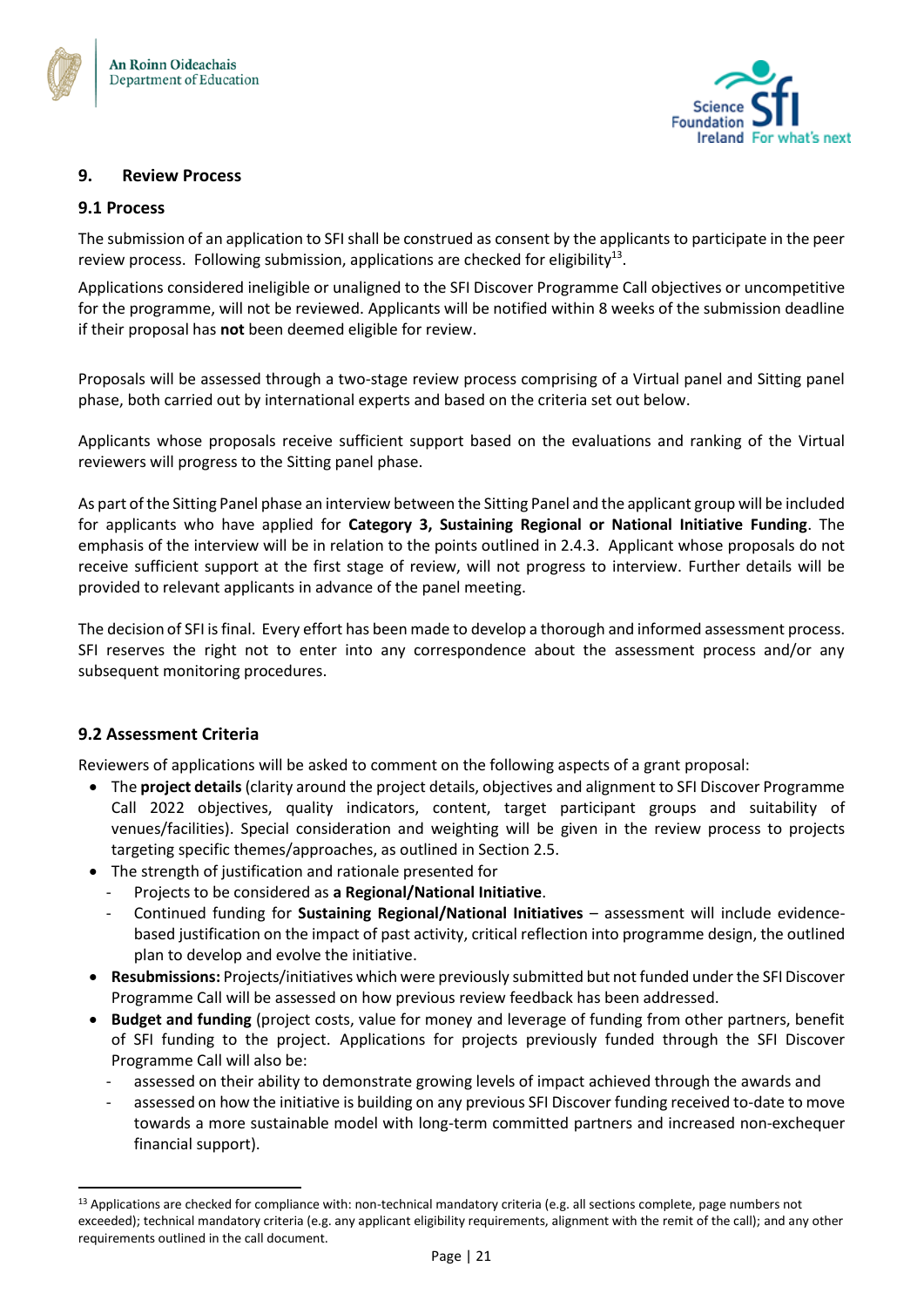



- **Evaluation plans** (outputs and impacts, evaluation methodology, dissemination of learnings, strategic planning approach and appropriate exit strategy. See Section 7, Project Evaluation Plan.
- The **project team** (suitability of the project lead and any partners and whether the skills required to deliver the project successfully are evident

#### <span id="page-21-0"></span>**10. Award Management**

#### <span id="page-21-1"></span>**10.1 Reporting**

SFI has specific requirements for the reporting on awards that it makes. Individuals who hold the primary responsibility for reporting and who fail to comply with reporting requirements, run the risk of having their grant payments suspended and their eligibility to apply for funding in forthcoming SFI Calls affected.

The SFI Grants and Awards Management System, SESAME, is the primary conduit for reporting. SFI Discover 2022 Project Funding awardees will be required to submit their final report by 31 March 2024. Awardees of two year regional/national initiatives are required to submit a draft annual report by 30<sup>th</sup> November 2023 and to meet with the SFI Discover Programme team before the end of year 1 to discuss the grant to-date and plans for the second year. A final version of this annual report must be submitted by 31 March 2024. The final report is due on 31 March 2025. Templates for these reports will be provided on SESAME.

Each of the SFI Discover Programme Call objectives, with expected outputs, is discussed in turn below:

## **Objective:** *Inspire and create greater public awareness of the impact of STEM on society and its connection and contribution to everyday life.*

The SFI Discover Programme Call 2022 seeks to empower society to engage with STEM activities and stakeholders to examine the important role that STEM plays in addressing key challenges affecting our society. A scientifically engaged society involves debate, dialogue, critical engagement and opportunities for the public and evidence to influence policy. The SFI Discover Programme Call seeks to increase the proportion of funding awarded to projects that inspire and create debate, dialogue, and critical engagement.

**Expected Outcomes:** Applicants will be required to include detail of outcomes such as change of attitude, perception, opinion, or increased learning, arising from the funded activity.

**Objective***: Stimulate and create debate and dialogue amongst the public, and opportunities for two-way dialogue with STEM experts, on topics of societal importance where STEM has a key role.* 

STEM plays an increasingly important role in addressing the economic, social and environmental problems faced by the world today. That role needs the support, understanding and active engagement of the public who are the ultimate beneficiaries of it. The SFI Discover Programme Call seeks to promote STEM engagement, curiosity and opportunities for two-way dialogue with the Irish public, to work together in addressing key challenges affecting our society.

**Expected Outcomes:** Applicants will be required to report details of how they engaged with their target audiences in addressing this aim and what has changed for the target group as a result of this engagement e.g. how pre and post evaluation of an event can measure the change in public perception or increased knowledge of the audience in the role of STEM in addressing societal challenges.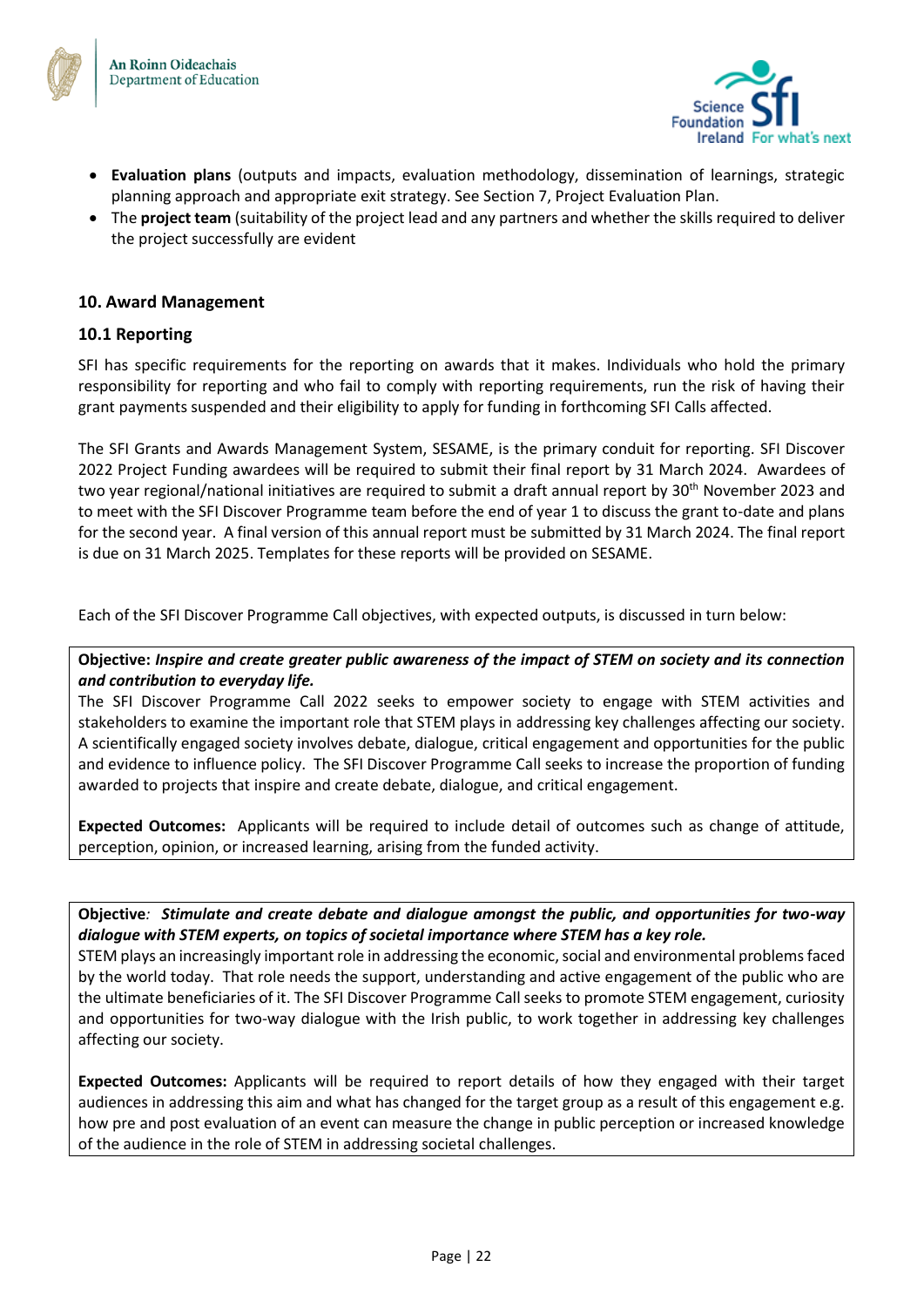



## **Objective:** *Use new ways to attract those who would not typically engage with STEM, with particular emphasis on equal access, inclusion, and diversity*

The SFI Discover Programme Call 2022 seeks to provide innovative and novel STEM experiences, in particular in ways which will attract audiences who typically do not engage with STEM. SFI's expectation is that target audiences will include the LGBTQ+ community, women and girls, non-binary people, socially, economically and/or educationally disadvantaged groups; adults attending without children; older populations; ethnic and minority groups; first time STEM event/project attendees and those involved with interest groups outside of STEM, such as sports or the arts.

**Expected Outcomes:** Applicants will be asked to report on the different types of audience that they have targeted, how they identified their target audiences, did they undertake elements of co-creation/co-design with the target group and ultimately how they engaged with them. Applicants will be required to outline the approach taken to reach these audiences and provide details of how this approach increased inclusivity of engagement with these identified groups, and will inform future similar inclusive engagement.

## **Objective:** *Support and build engagement with and participation of a broader range of civil society and community groups through specific and appropriate targeted interaction, ideally involving co-creation and/or co-design*

The SFI Discover Programme Call seeks to support partners with experience of, engagement with *a broader range of civil society and community groups*. This should include projects that emphasise group work, cocreation/co-design and the use of emerging digital tools, as well as those that offer enjoyable hands-on inspirational experiences of STEM. SFI seeks to increase the number of Awards made to community work and youth groups and welcomes applications that detail projects helping to develop 21st century skills (creativity, problem-solving, critical thinking and team working) which are critical to engagement with society.

**Expected Outcomes:** Applicants will be asked to report on the different types of audience that they have engaged with, outline elements of co-creation/co-design carried out with the target group and the relevant skills that have been developed. Applicants will be required to outline the innovative approach taken to reach these audiences and provide details of how this approach will inform future innovative engagement.

**Objective:** *Build an awareness, curiosity and confidence in the scientific method through relevant experiences.* Projects supported by the SFI Discover Programme Call should have clear STEM content, either through direct collaboration with a qualified STEM professional (e.g. scientist, engineer) leading or acting in an advisory role. Applicants are encouraged to work with STEM professionals to ensure that they are competent and confident in communicating and collaborating with non-specialist audiences and to help them to share their story with the groups targeted. Applicants are encouraged to include projects through which participants engage with the scientific method enabling them to understand the process, to distinguish between fact and evidence-based information vs opinion or "fake news".

**Expected Outcomes:** Applicants will be required to include details of outcomes such as change of attitude, perception, opinion, or increased understanding and/or appreciation of the scientific method arising from the funded activity.

## **Objective:** *provide insights into STEM-related careers and discoveries while breaking down any barriers to entry including negative stereotypes.*

Having a STEM qualified pipeline to support Ireland's knowledge economy is vital. To that end, we need to support young people in exploring and understanding the opportunities that are open to them. The SFI Discover Programme Call seeks to support projects that break down any barriers to entry and promote the diversity of STEM careers available and to increase:

- Children, young people's and teachers' understanding of STEM careers and pathways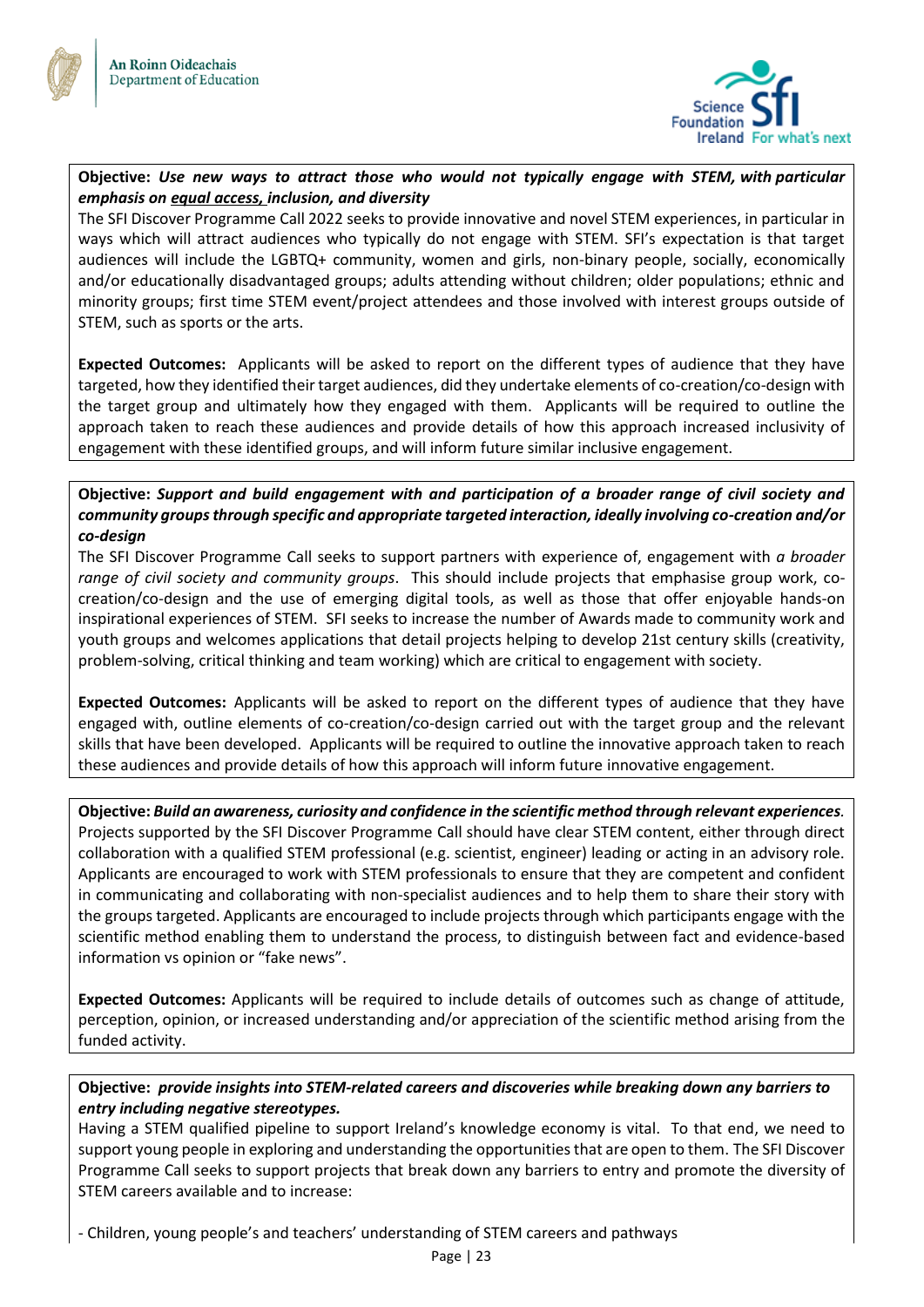



- Children and young people's interaction with STEM role models
- Young people's knowledge of what working life is like in STEM-related jobs
- Young people's and teachers' awareness of areas with the greatest employment prospects/skills need in STEM

**Expected Outcomes:** Applicants will be asked to report on the different types of participants that they have engaged with and to outline the innovative approach taken to reach these audiences. Applicants will be required to include details of outcomes such as heightened awareness and understanding of STEM careers and discoveries and attitudinal changes or perceptions on stereotypes.

## **Objective:** *Support projects which develop capacity for the delivery of STEM Education and Public Engagement (EPE) in Ireland***.**

SFI recognises the need for increased training and up-skilling in the delivery of high quality EPE experiences. To this end the SFI Discover Programme seeks to increase the number of capacity building projects it supports, including developing networks and sharing mechanisms that will increase capacity and enable best practice to be understood, developed and shared nationally.

**Expected Outcomes:** Applicants will be required to report on the different types of participants reached, and the skills developed as part of the capacity building exercises.

## <span id="page-23-0"></span>**10.2 Publicity and Progress**

Funded organisations will be required to ensure that SFI is credited and acknowledged in all promotional material in a prominent place in line with Clause 17 of the SFI Discover Programme Grant Terms and Conditions. In addition to Clause 17:

- SFI should be acknowledged in all press materials (in the first paragraph), web site (at the top), collateral (on the front) and branding for event etc. Acknowledgement should indicate applicable SFI support for specific events, speakers, lectures, etc. The SFI logo and brand guidelines are available to download from the www.sfi.ie website. It is essential that the SFI team is kept informed of any promotional activity, project progress and media plans
- Any printed materials e.g. brochures, reports, promotional materials, banners etc., must include the SFI logo in a clear and visible position in accordance with the SFI brand guidelines
- The project lead shall notify SFI at least 10 days in advance of any media activity (including but not limited to) photo calls, press releases, press briefings etc. pre-arranged by project lead or their Research Body.

## <span id="page-23-1"></span>**10.3 Child Safeguarding**

Where relevant, applicants and Organisations are required to comply with the provisions of the **Children First Act 2015**, <sup>14</sup> and the **National Guidance for the Protection and Welfare of Children 2017**. <sup>15</sup> It is the responsibility of the Organisation to ensure that they are compliant with all applicable law. Applicants should note that compliance with the Children First Act is a condition of funding under the SFI Discover Programme and confirmation of compliance will be sought before any funding can be released. Applicants are reminded to ensure the appropriate policies and procedures are in place to cover all aspects of delivery, including digital delivery to young people to avoid any delays in the payment of the grant.

<sup>14</sup> <http://www.irishstatutebook.ie/eli/2015/act/36/enacted/en/pdf>

<sup>15</sup> [http://www.tusla.ie/uploads/content/Children\\_First\\_National\\_Guidance\\_2017.pdf](http://www.tusla.ie/uploads/content/Children_First_National_Guidance_2017.pdf)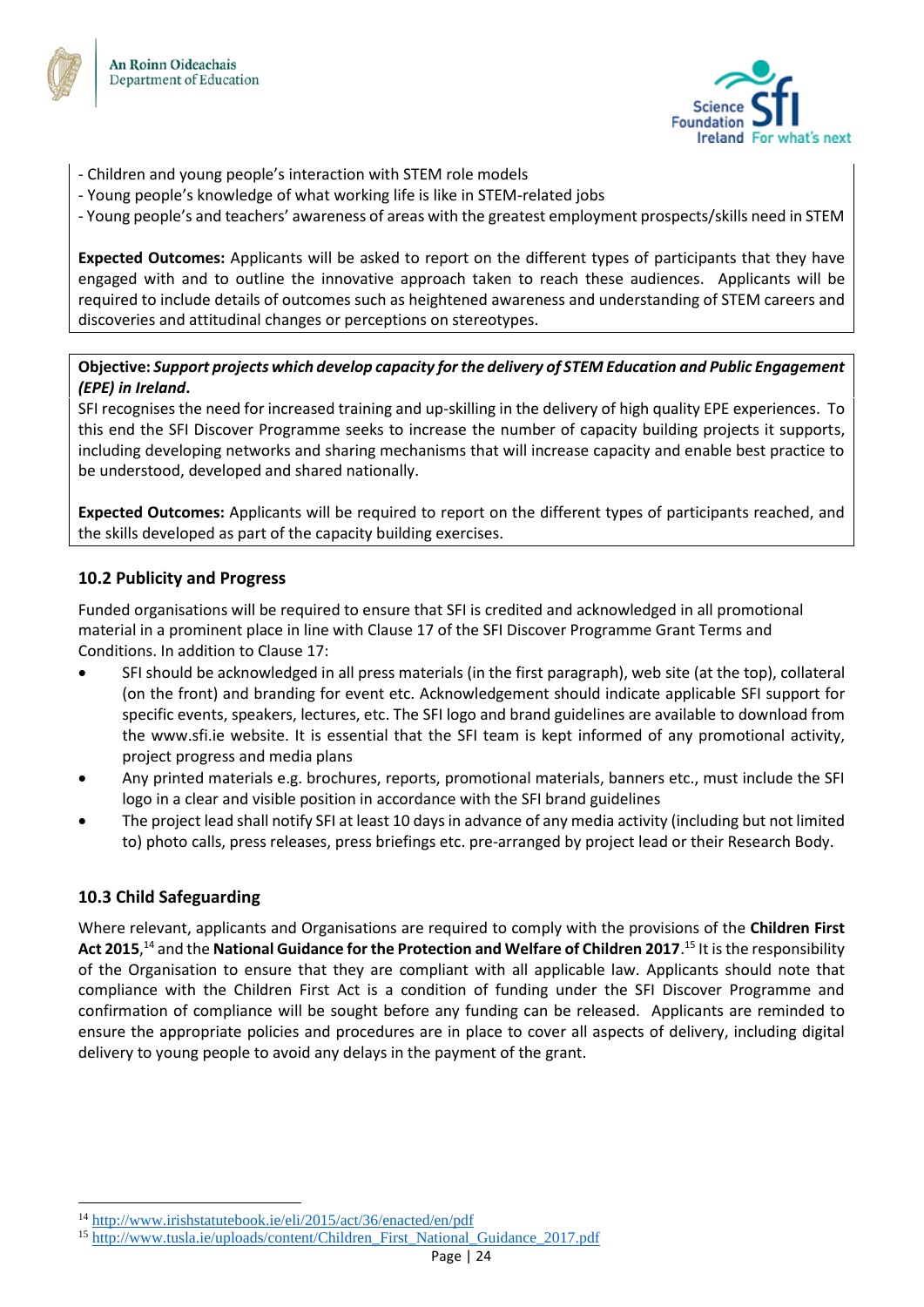



## <span id="page-24-0"></span>**10.4 Data Protection**

**The General Data Protection Regulation<sup>16</sup>** is a legal framework that sets out guidelines for the collection and processing of personal information of individuals within the European Union.<sup>17</sup> Applicants are advised that they must be compliant with this regulation if they collect or process personal data.

SFI may collect, use and disclose personal data provided in the application and/or otherwise obtained under, or in connection with, the application for processing the submission, for the performance of its statutory powers and functions, and for the general activities of SFI. Further details regarding SFI's collection, use and disclosure of personal data, and the rights of individuals with respect to any personal data held by SFI, are available in the **SFI Privacy Statement.<sup>18</sup>**

During peer review procedures, information may be sent to external experts in countries outside of the European Economic Area, including countries that are not recognised by the European Commission as having adequate data protection laws. By submitting an application to SFI, the Organisation and members of the Project Team are agreeing that they consent to the processing and transfer of personal information in this way.

During the application process or at any time thereafter, SFI may contact the Organisation, the Project Lead, or any member of the Project Team with regard to funding opportunities, activities or events organised by SFI or other relevant bodies, or for the purposes of monitoring and evaluation (including, but not limited to, the collection of scientific data or data relating to the application process). SFI may choose to authorise a third party to contact the Organisation, the Project Lead or any member of the Project Team on its behalf

## <span id="page-24-1"></span>**11. Application Submission Checklist**

To allow SFI to fully evaluate completed applications you should:

- $\Box$  Complete all sections of the application form via SESAME, SFI's online grants and awards management system.
- $\Box$  Upload a one-page CV, using the CV template provided on SESAME for the project lead and each of the project team members **written with relevance to this project.** In the case of a role being sought under this award a one-page job description must be included in place of a CV.
- $\Box$  Upload a Gantt chart to provide a timeline for key milestones in the project. See template here.
- **Eligible Research Bodies** should complete, sign, stamp and upload the Eligible Research Body cover sheet (i.e. if your organisation is liste[d here\)](https://www.sfi.ie/funding/sfi-policies-and-guidance/eligibility-related-information/).
- **Other Body – State Body** (e.g. city or county council) should complete, sign, stamp and upload the "Other Body -State Body" Cover Sheet available on SESAME.
- □ **Other Body** (i.e. not an Eligible Research Body or a State Body) should complete, sign and upload, relevant cover sheet (Other Organisation Cover Sheet) and all required corporate / financial information as outlined in the Call Document/on SESAME.

Other Bodies Only: Complete, sign and upload the Declaration of Bona Fides (available to download from SESAME).

 $\Box$  Upload a description of your track record in STEM Education and Public Engagement (max 2 pages)

<sup>16</sup> <https://www.dataprotection.ie/docs/GDPR/1623.htm>

<sup>17</sup> <https://www.eugdpr.org/>

<sup>18</sup> <http://www.sfi.ie/privacy/>